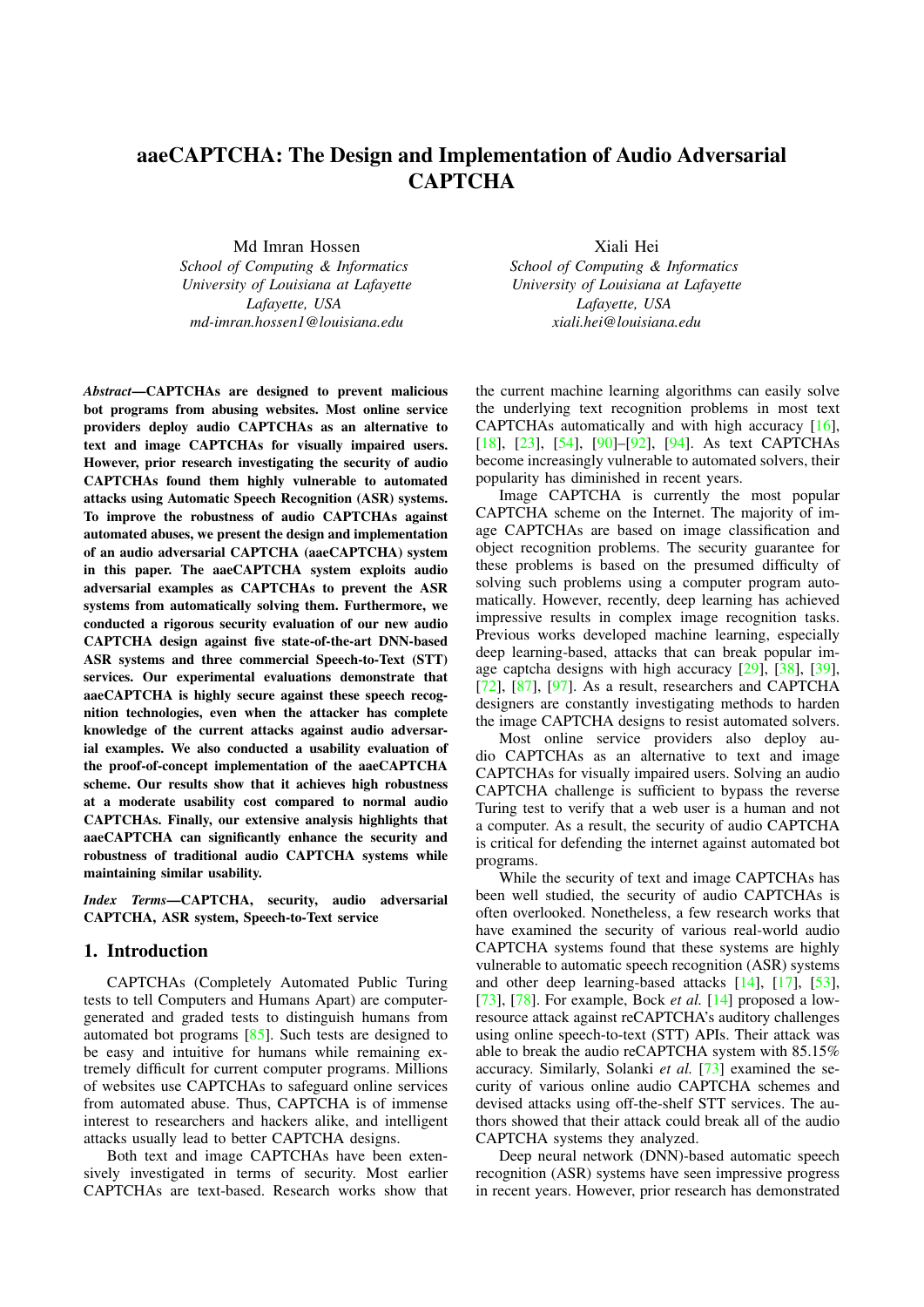that DNNs are vulnerable to adversarial examples [\[20\]](#page-14-6), [\[30\]](#page-14-7). [\[60\]](#page-15-4). While previously extensively studied in the image domain, recent attacks on ASR systems have highlighted the feasibility of crafting adversarial examples in the audio domain  $[21]$ ,  $[63]$ ,  $[68]$ . An audio adversarial example can lead the victim ASR model to make a significant transcription error or cause the original audio input to be transcribed to a target phrase desired by the adversary.

At the same time, efforts have been made to mitigate audio adversarial examples [\[41\]](#page-15-7), [\[47\]](#page-15-8), [\[93\]](#page-16-9). Most recently studied countermeasures against audio adversarial examples are based on input transformation or audio preprocessing techniques such as quantization, signal smoothing, filtering, and audio compression. Audio adversarial examples are an open research subject. As a result, most methods for removing or detecting audio adversarial examples are still in the early stages of development. Furthermore, these techniques have been found to be broken under an adaptive attack setting, where the attacker has knowledge of the employed defense techniques. In summary, audio adversarial examples remain a potent threat to the ASR systems.

Based on the above observations, we propose to exploit the vulnerability of ASR systems to audio adversarial examples as a "defense" to develop robust audio CAPTCHAs. Audio CAPTCHA challenges in such a CAPTCHA scheme should be easy for humans to solve to maintain good usability. Yet, the ASR systems should be forced to make significant errors while automatically transcribing them. This way, an audio CAPTCHA system harnessing audio adversarial examples can significantly improve the robustness of traditional audio CAPTCHA systems against emerging machine learning attacks. It is worth noting that previous research has proposed the design of text and image adversarial CAPTCHAs [\[58\]](#page-15-9), [\[71\]](#page-15-10). However, the design of the audio adversarial CAPTCHA has not been studied. While some prior research suggests using audio adversarial examples for CAPTCHAs [\[1\]](#page-14-9), the comprehensive security and usability evaluation of such an audio CAPTCHA system remain an unexplored area of research.

In this paper, we present the design and implementation of an audio adversarial CAPTCHA system called aaeCAPTCHA. The basic design idea is that instead of asking users to solve a speech recognition problem involving normal audio, we ask them to solve a problem involving audio with adversarial perturbation. aaeCAPTCHA generates audio adversarial CAPTCHAs on top of current adversarial example generation techniques. Furthermore, we conducted a rigorous security evaluation of our new audio CAPTCHA scheme against five state-of-the-art DNN-based ASR systems and three commercial Speechto-Text (STT) services. Our experimental results show that while ASR systems and STTs are highly accurate at correctly transcribing normal audios, they make significant transcription errors while transcribing aaeCAPTCHA challenges.

Moreover, we investigated the robustness of aaeCAPTCHA under an adaptive security setting where the attacker has complete knowledge of the current countermeasures against audio adversarial examples. Specifically, we analyzed five audio preprocessing techniques, including quantization, down-sampling, filtering, and audio compression, to break aaeCAPTCHA. We also examined adversarial training as an attack against aaeCAPTCHA. Our extensive experimental results show that most of those attacks are largely ineffective against our system. Finally, we conducted a usability evaluation of the aaeCAPTCHA scheme. Our results show that it achieves high robustness at a moderate usability cost compared to normal audio CAPTCHAs. Our extensive analysis highlights that aaeCAPTCHA can significantly enhance the security and robustness of traditional audio CAPTCHA systems while maintaining similar usability.

In summary, we made the following contributions in this study:

- We presented the design and implementation of an audio adversarial CAPTCHA system called aaeCAPTCHA.
- We conducted a rigorous security evaluation of our new audio CAPTCHA design against five state-of-the-art DNN-based ASR systems and three commercial Speech-to-Text (STT) services. Our experimental evaluations demonstrate that aaeCAPTCHA is highly secure against these speech recognition technologies.
- We investigated the robustness of the aaeCAPTCHA system against five audio preprocessing methods aiming to remove adversarial perturbations and recover the original transcriptions in our adaptive security evaluation setting. In addition, we also studied adversarial training to break our system. Our experimental results show that most of these attacks are either ineffective or easily circumvented. Overall, our security analysis showed that aaeCAPTCHA could withstand the most advanced attacks, indicating that it could be used to strengthen the security of traditional audio CAPTCHA systems by rendering automated ASR attacks ineffective to a large extent.
- We carried out a user study to evaluate the usability of the aaeCAPTCHA system, and our results show that it maintains good usability.

# 2. Background

### 2.1. Speech Recognition

End-to-end Automatic Speech Recognition (ASR) systems allow machines to turn speech into text automatically and have been widely used in personal assistants and other human-machine interactive devices. Preprocessing, feature extraction, acoustic model, and decoding are the four essential components of a typical ASR system, as depicted in Figure [1.](#page-2-0)

Preprocessing. Preprocessing removes noise and interference from the raw audio signal by filtering frequencies beyond the human auditory range, yielding a clean signal. This is generally done by using a combination of noise filters and low-pass filters. Noise filters filter out undesirable frequency components from the audio signal that are unrelated to the speech. Various ASR systems have different processes for identifying and removing noise. Furthermore, because the majority of frequencies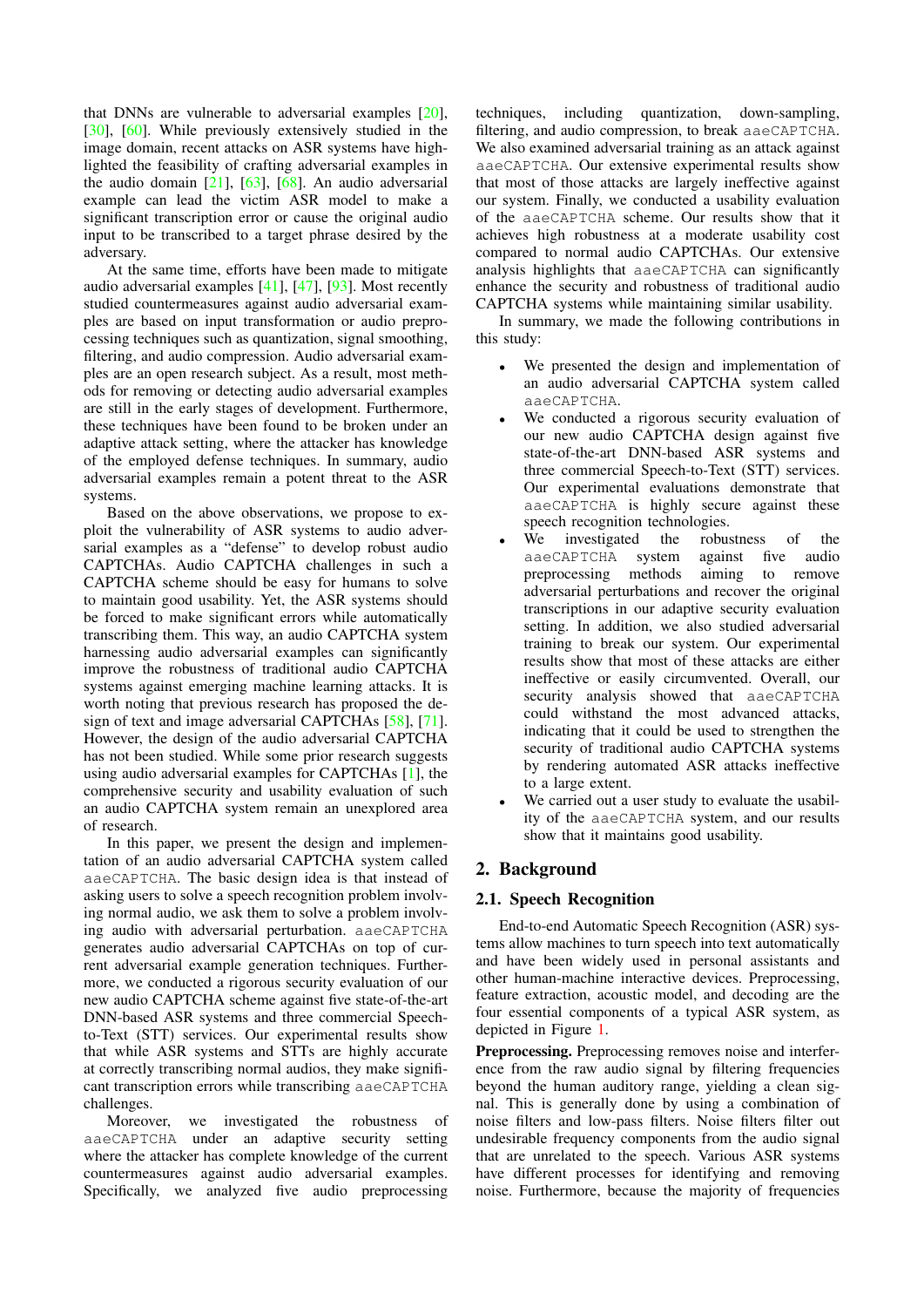<span id="page-2-0"></span>

Figure 1: The typical architecture of automatic speech recognition (ASR) systems.

in human speech fall between 300 and 3,000 Hz [\[61\]](#page-15-11), using a low-pass filter to discard higher frequencies helps remove unnecessary information from the audio.

Feature extraction. Unlike neural network models for image recognition that directly use images as inputs, acoustic models are trained on the features extracted from preprocessed audios. Feature extraction algorithms such as Mel-frequency Cepstral Coefficients (MFCC) [\[55\]](#page-15-12), Linear Predictive Coefficient (LPC) [\[42\]](#page-15-13), and Perceptual Linear Predictive (PLP) [\[36\]](#page-15-14) are commonly used in modern ASR systems. Among these, MFCC is the most popular feature extraction method used in modern ASR systems. The MFCC is comprised of several steps. First, the input waveform is divided into overlapping frames of a fixed length. Then, each frame is transformed individually using the Discrete Fourier Transform (DFT) to extract the frequency information. Next, the Mel filter is applied to the magnitude of DFT since it is designed to resemble the human ear. The logarithm of powers is then used, as the human ear perceives loudness on a logarithmic scale. Finally, the Discrete Cosine Transform (DCT) function returns the MFCC coefficients from the logarithm of powers.

It should be noted that some modern ASR systems use data-driven learning methods to estimate which features to extract. Specifically, a neural network layer is often trained to learn which features to extract from an audio sample to transcribe the speech effectively.

Acoustic model. In the early evolution of ASR systems, the Hidden Markov Model (HMM) was one of the preferred methods [\[10\]](#page-14-10). However, deep neural networks (DNNs) [\[37\]](#page-15-15) and, in particular, recurrent neural networks (RNNs) [\[33\]](#page-14-11), [\[67\]](#page-15-16) have garnered increasing attention in various speech recognition tasks as deep learning has progressed. The Connectionist Temporal Classification (CTC) [\[32\]](#page-14-12) is one of the preferred methods for training sequenceto-sequence neural networks since it solves the problem of finding alignment between input and output sequences. Decoding. Finally, the phoneme probabilities are passed into a decoding algorithm that produces the transcription. Decoding techniques such as greedy decoding are fast; however, they often output transcriptions with many grammatical errors. For this reason, when high-quality transcriptions are required, a more advanced method like beam search decoding  $[15]$ ,  $[31]$ ,  $[76]$  with a language model is often employed.

### 3. Related Work

#### 3.1. Adversarial Examples against ASR systems

White-box attacks. Early research has shown that ASR systems are inherently vulnerable to audio adversarial examples, particularly in white-box settings [\[5\]](#page-14-15), [\[19\]](#page-14-16),

 $[21]$ ,  $[43]$ ,  $[84]$ . Adversarial attacks on ASR systems have generally focused on embedding carefully crafted perturbations into speech signals, causing the victim model to transcribe the input audio into a specific malicious phrase, as desired by the adversary [\[5\]](#page-14-15), [\[19\]](#page-14-16), [\[21\]](#page-14-8), [\[43\]](#page-15-17), [\[84\]](#page-16-11). Traditional speech recognition models based on HMMs and GMMs  $[3]$ ,  $[4]$ ,  $[12]$ ,  $[13]$  have been successfully attacked in the past [\[19\]](#page-14-16), [\[84\]](#page-16-11).

Carlini *et al.* [\[21\]](#page-14-8) were the first to design a gradientbased optimization attack against the end-to-end Deep-Speech [\[35\]](#page-15-18) ASR model with a 100% targeted success rate. However, the crafted adversarial sample fails when played over the air. Kaldi was reportedly successfully attacked by CommanderSong [\[95\]](#page-16-12), which embeds malicious commands into popular songs. It also launched a limited over-the-air attack that was significantly reliant on recording devices, speakers, and room settings. Yakura *et al.* [\[89\]](#page-16-13) attempted to create robust over-theair adversarial samples by using impulse responses to simulate reverberation, with a success rate of roughly 60%. The perceptibility of the adversarial perturbations was minimized using psychoacoustic hiding to generate imperceptible adversarial samples in [\[68\]](#page-15-6). Moreover, to address the imperceptibility of audio attacks, Qin *et al.* [\[63\]](#page-15-5) used the psychoacoustic principle of auditory masking to create effectively imperceptible audio adversarial examples.

Black-box attacks. While white-box audio adversarial attacks have been shown to be effective against open-source ASR systems, their black-box counterparts have made little progress until lately. In [\[80\]](#page-16-14), the authors combined a genetic algorithm with a gradient estimate technique employing CTC-loss to attack DeepSpeech. Aside from the relatively low success rate (35%) even after many queries, this type of black-box attack is not applicable to commercial systems. An evolutionary multi-objective optimization approach to attack two ASR systems in both un-targeted and targeted settings was introduced in [\[44\]](#page-15-19). Moreover, the particle swarm optimization method, an enhanced optimization genetic algorithm, was utilized to attack black-box ASR models in [\[27\]](#page-14-21). Abdullah *et al.* [\[1\]](#page-14-9) developed black-box and transferable attacks by attacking the pipeline stages before the acoustic model to force mistranscription in state-of-the-art systems. By changing only a few audio frames, the authors were able to obtain 100% mistranscription rates against numerous commercial ASR systems, including Google STT, Facebook Wit, and CMU Sphinx. With 98% of target commands being successful, the recently developed Devil's Whisper [\[24\]](#page-14-22) demonstrated that adversarial commands embedded in music samples and played over-the-air using speakers can attack commercial ASR systems used in popular intelligent voice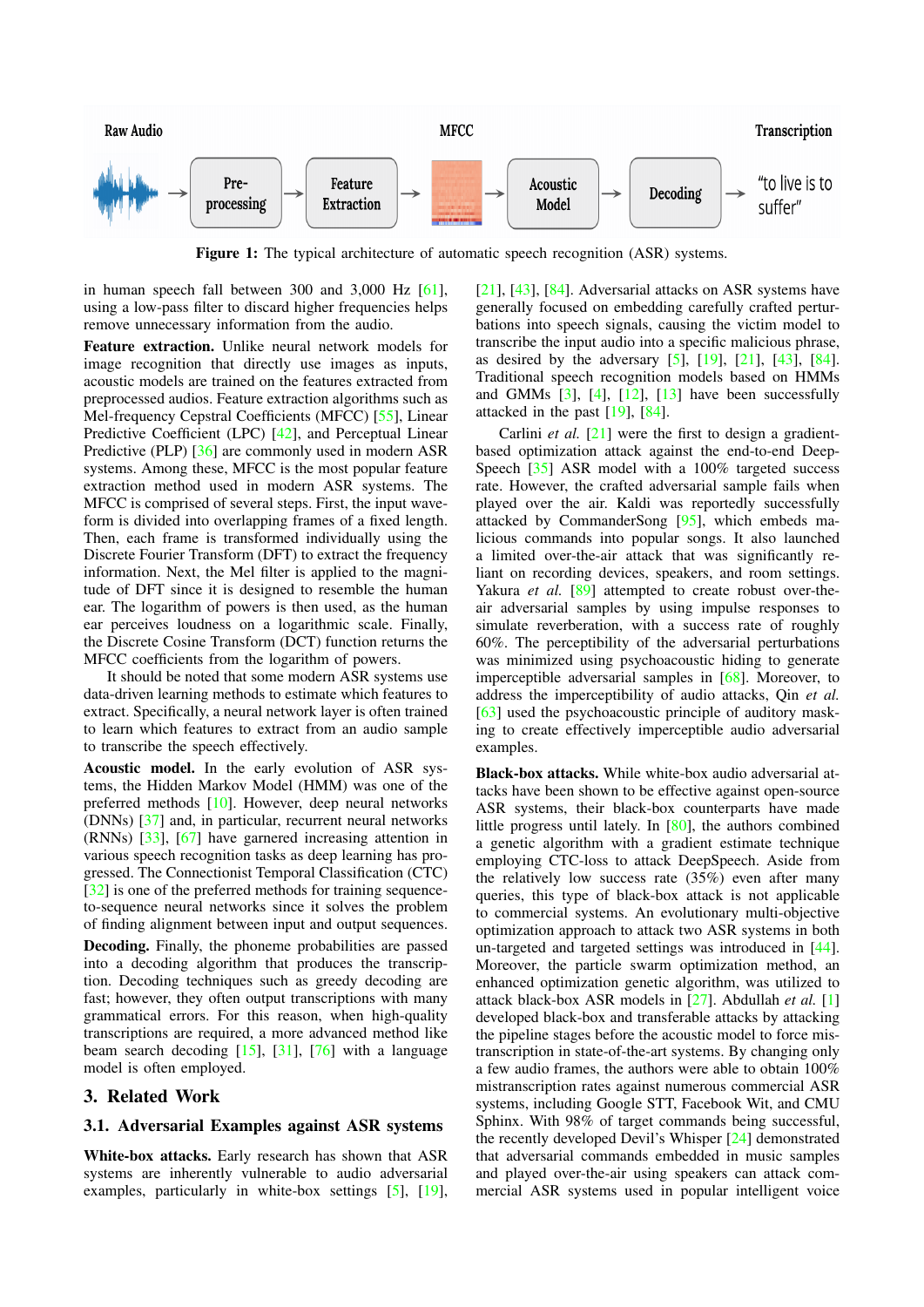control (IVC) devices.

Universal adversarial perturbations. Although numerous effective audio adversarial attacks have been devised and demonstrated, most of them are input-dependent, meaning the perturbation generation approach relies on pre-determined, specific input audio. This limitation renders most existing audio adversarial attacks less effective in the case of real-time audio (*e.g.*, streaming audio as input) because the attacker is unlikely to solve the inputdependent optimization problem in a timely manner. To this end, strategies for generating input-agnostic universal adversarial perturbations have been proposed [\[49\]](#page-15-20), [\[57\]](#page-15-21), [\[69\]](#page-15-22), [\[83\]](#page-16-15), [\[88\]](#page-16-16). The authors of  $[57]$  devised an approach to find a single imperceptible universal perturbation that, when introduced to any arbitrary speech signal, causes the victim speech recognition model to mistranscribe it. This work also showed the transferability of adversarial audio samples across two different ASR systems (based on DeepSpeech and Wavenet), indicating that audio adversarial attacks could be carried out in real-time even when the attacker is unaware of the ASR model parameters.

### 3.2. Countermeasures against Audio Adversarial Examples

Compared to the image domain, only a few studies have proposed countermeasures against adversarial attacks in the audio domain. Previous research on audio adversarial example mitigation relied primarily on input transformations or audio preprocessing methods (*e.g.*, downsampling [\[41\]](#page-15-7), [\[79\]](#page-16-17), [\[93\]](#page-16-9), signal smoothing [\[34\]](#page-14-23), [\[41\]](#page-15-7),  $[93]$ , audio compression  $[26]$ ,  $[66]$ ,  $[96]$ , adding distortion  $[47]$ ,  $[52]$ ,  $[65]$ ) for detecting or removing adversarial perturbations.

Yang *et al.* [\[93\]](#page-16-9) proposed a method to detect audio adversarial examples that exploits the temporal dependency property in audio data by only transcribing a segment of the audio and comparing the transcription to a transcription of the whole audio using word error rate (WER). The detection technique was evaluated on three attack methods targeting state-of-the-art ASR models like Kaldi and DeepSpeech. The authors also assessed the robustness of their defense framework by performing an adaptive attack on it and showing that the method can withstand such attacks. The authors of [\[93\]](#page-16-9) also studied various input transformations, such as quantization, local smoothing, and down-sampling, and found that they are ineffective in adaptive attack settings.

Rajaratnam *et al.* [\[66\]](#page-15-23) investigated the use of preprocessing techniques such as audio compression, band-pass filtering, and audio panning in both isolated and ensemble algorithms for detecting audio adversarial examples. Although the authors claimed to have a high detection rate against the targeted adversarial attack, they did not evaluate their methods in an adaptive attack setting.

In a more recent study, Hussian *et al.* [\[41\]](#page-15-7) presented WaveGuard to detect audio adversarial samples utilizing various input transformations such as quantization, downsampling, and filtering. WaveGuard was able to detect adversarial examples generated by four recent attacks  $[21]$ ,  $[57]$ ,  $[63]$  with high success rates. The authors reported that adaptive attacks could easily bypass naive input transformation techniques. However, bypassing LPC

and MFCC extraction-inversion requires the adversary to add significant distortions ( $||\delta||_{\infty} > 2,000$ ) to adversarial samples.

As a countermeasure against audio adversarial examples, applying MP3 compression to adversarial samples to remove any signals below the human perceptibility threshold has been proposed in several studies [\[26\]](#page-14-24), [\[66\]](#page-15-23), [\[96\]](#page-16-18). However, these methods often lead to a higher WER/CER on benign samples. Additionally, by accounting for MP3 compression during the optimization process, some attacks have been able to create adversarial examples that are robust to MP3 compression [\[21\]](#page-14-8).

Aside from audio transformations and preprocessingbased countermeasures deployed within the pipeline stages and before the acoustic model in ASR systems, measures have been proposed to enhance the robustness of the acoustic neural network model against audio adversarial examples, specifically through adopting the adversarial training method. The concept of adversarial training was first introduced in [\[77\]](#page-16-19) to defend against image adversarial attacks by incorporating adversarial examples during the model training stage. A few previous studies have also employed the adversarial training technique in the audio domain [\[74\]](#page-16-20), [\[75\]](#page-16-21), [\[86\]](#page-16-22).

### 4. Audio Adversarial Example Generation

Speech recognition. This paper focuses on speech-totext ASR systems that take speech as input and output a transcription of its contents. We let  $f(\cdot)$  denote the ASR system. Thus, in the case of  $f(x) = y$ , the speech input to the ASR system,  $x$ , provides a transcription  $y$ .

Adversarial examples. An adversarial example  $x'$  is created by adding perturbation  $\delta$  to the original audio waveform x:  $x' = x + \delta$  such that  $f(x) \neq f(x')$ . An adversary might try to optimize for a specific value of  $t$  (*i.e.*,  $f(x') = t$ ). The term "targeted" refers to such adversarial examples.

Problem formulation. Unlike most prior studies [\[21\]](#page-14-8), [\[63\]](#page-15-5), which have attempted to create targeted and imperceptible audio adversarial examples, this paper aims to generate untargeted adversarial examples to deceive the ASR system into making incorrect transcriptions. As a result, given an audio waveform  $x$  and the ground truth transcription  $y$ , we search for the following **untargeted** adversarial perturbation  $\delta$ :

$$
f(x + \delta) \neq f(x)
$$
  
such that  $\|\delta\|_{\infty} \leq \epsilon$   
 $x + \delta \in [-M, M]$  (1)

<span id="page-3-0"></span>where  $\|\cdot\|_{\infty}$  denotes the  $L_{\infty}$  norm,  $\epsilon$  is the magnitude of maximum allowed perturbation,  $M$  is the maximum representable value for an audio input  $(2^{15}$  in our case).

We define an objective function  $\ell$  for finding  $\delta$  based on Equation [1.](#page-3-0) Function  $\ell$  is divided into two parts: deceiving the model and minimizing adversarial perturbation amplitude. We use the ASR model's loss function  $\ell_{net}$  to maximize the distance between the ground truth transcription  $y$  and the ASR output for the adversarial example  $x' = x + \delta$  to deceive the model. As a result, the first part solves:

$$
\begin{array}{ll}\text{maximize } \ell_{net}(f(x+\delta), y) \\ \text{such that } \|\delta\|_{\infty} \leq \epsilon \end{array} \tag{2}
$$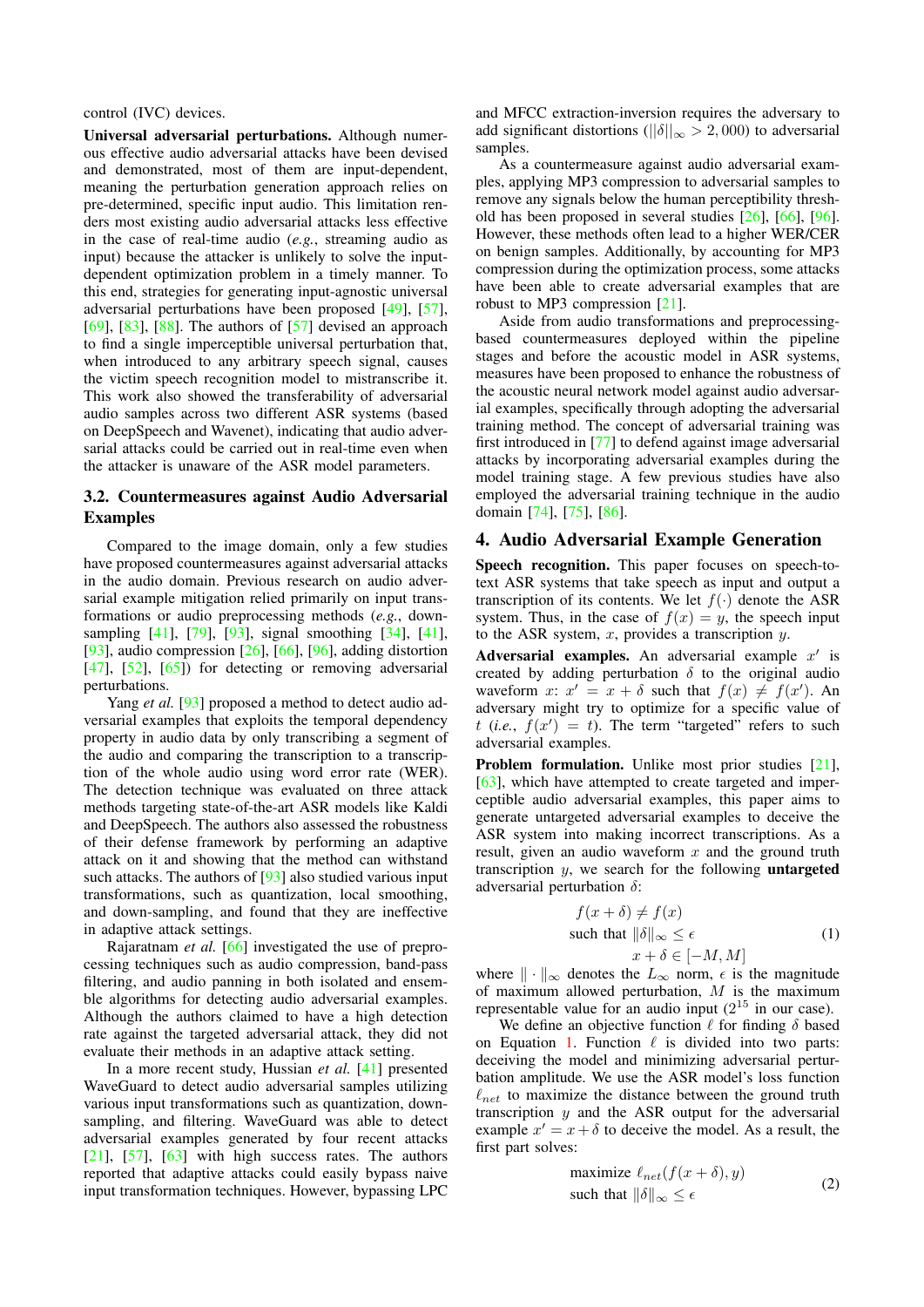where  $\ell_{net}$  represents model's loss function, and  $\epsilon$  is the maximum allowed perturbation and  $\|\cdot\|_{\infty}$  denotes the  $L_{\infty}$ norm. We used the CTC-loss as the  $\ell_{net}$ , which is also used by our target ASR system DeepSpeech.

The  $L_2$  norm of  $\delta$  can be minimized to keep a small amplitude. We use constants  $c_1$  and  $c_2$  to balance the trade-off between the two parts. Therefore, given an audio input  $x$ , we aim to minimize:

<span id="page-4-0"></span>
$$
\ell(x, \delta, y) = -c_1 \cdot \ell_{net}(f(x + \delta), y) + c_2 \cdot \|\delta\|_2 \qquad (3)
$$

Crafting audio adversarial examples using PGD. To solve the objective function in Equation [3,](#page-4-0) we use the projected gradient descent (PGD) method [\[51\]](#page-15-26). We calcu-late the gradients of loss in Equation [3](#page-4-0) with respect to  $\delta$  in each iteration. The sign of the gradients is then multiplied by a learning rate parameter  $\alpha$ , and the result is subtracted from the current  $\delta$ . Finally, we clip  $\delta$  to ensure that it stays within an  $\epsilon$ -neighborhood. As a result, finding the perturbation  $\delta$  is done by using:

$$
\delta_0 = 0
$$
  
\n
$$
\delta_{t+1} = clip_{\epsilon}(\delta_t - \alpha \cdot sign(\nabla_{\delta}\ell(x, \delta, y))
$$
\n(4)

The complete process is shown in Algorithm [1.](#page-4-1)

<span id="page-4-1"></span>Algorithm 1 Crafting audio adversarial examples using PGD

**Input:** audio waveform  $x$ , ground-truth transcription y, maximum allowed perturbation  $\epsilon$ , ASR system  $f(\cdot)$ , hyperparameters  $c_1$  and  $c_2$ , and number of steps steps, learning rate in each step  $\alpha$ 

**Output:** audio adversarial example  $x + \delta$ 

```
1: initialize: \delta \leftarrow 02: for t = 1 to steps do
3: \ell \leftarrow -c_1 \cdot \ell_{net}(f(x + \delta), y) + c_2 \cdot \|\delta\|_24: \delta \leftarrow \delta - \alpha \cdot sign(\nabla_{\delta} \ell)5: \delta \leftarrow clip_{\epsilon}(\delta)6: end for
```
Similar to Carlini and Wagner's approach [\[21\]](#page-14-8), our audio adversarial example generation method is end-to-end, operating directly on the raw audio waveforms. However, since our target model DeepSpeech uses MFCC features as the ASR input, the MFCC preprocessing transformation needs to be differentiable to realize this method. We used a differentiable implementation of MFCC in TensorFlow from [\[21\]](#page-14-8) in our implementation.

Crafting audio adversarial examples using FGSM. Single-step methods such as the Fast Gradient Sign Method (FGSM) [\[30\]](#page-14-7) are an efficient way of crafting adversarial examples. We also evaluated the effectiveness of FGSM in the audio domain to generate audio adversarial examples. FGSM performs the one-step update along the direction of the gradient to maximize the loss, and the crafted adversarial samples stay within  $L_{\infty}$  neighbor of the benign samples. Formally, the adversarial example is  $x'$  is obtained as follows:

$$
x' = x + \epsilon \cdot sign(\nabla_x \ell_{net}(f(x), y))
$$
 (5)

### 5. Experimental Setup

### <span id="page-4-2"></span>5.1. Evaluation Metrics

We employ the following standard metrics for evaluation:

Word Error Rate (WER). The word error rate (WER) is a widely used metric for computing ASR system performance. The Levenshtein distance [\[56\]](#page-15-27) algorithm, which calculates the minimum edit distance between two strings, is used to compute the WER. The WER is defined as the minimum edit distance between an ASR output and the reference transcription. It is calculated as follows:

$$
WER = \frac{S + D + I}{N_W},
$$
\n(6)

where the number of substitutions, deletions, and insertions between the reference (ground truth) and actual (model's output) transcriptions are  $S$ ,  $D$ , and  $I$ , respectively, and  $N_W$  is the number of words in the reference transcription.

Adversarial success rate  $(A_a)$ . The adversarial success rate  $(A_a)$  refers to the ratio of adversarial samples that can successfully mislead a given ASR system. That is, it is the ratio of adversarial samples that are mistranscribed by the target ASR system. An adversarial sample is considered mistranscribed by a given ASR system if the ASR output for the sample returns a non-zero WER with respect to the original transcription *. It is calculated as follows:* 

$$
A_a = \frac{N_f}{N_a},\tag{7}
$$

where  $N_a$  is the number of audio adversarial examples that we test and  $N_f$  is the number of audio adversarial examples that are mistranscribed by the ASR system. We will use this metric to assess the effectiveness of our adversarial audio generation methods. From a CAPTCHA designer's perspective, we want to achieve higher  $A_a$  to ensure our system is robust to ASR attacks.

Success rate of attack (SRoA). The success rate of attack (SRoA) is defined as the percentage of audio adversarial examples that are correctly transcribed by the ASR system. An adversarial example is considered correctly transcribed by a given ASR system if the ASR output of the adversarial example  $x'$  matches the ground truth transcription y of the natural sample x (*i.e.*, the adversarial example fails to fool the ASR system). That is when  $WER(y, f(x')) = 0$ . Essentially, the SRoA is computed as follows:

$$
SRoA = 1 - A_a, \tag{8}
$$

The higher the SRoA, the stronger the attack. As such, an adversary aiming to break our CAPTCHA design will attempt to obtain a higher SRoA to make the attack more effective. We will use the SRoA metric during security evaluation to quantify the efficacy of different attacks against our aaeCAPTCHA design.

Signal-to-noise ratio (SNR). The SNR quantifies the amount of noise  $\delta$ , added to the original signal x, and is measured in decibels (dB). It is calculated via: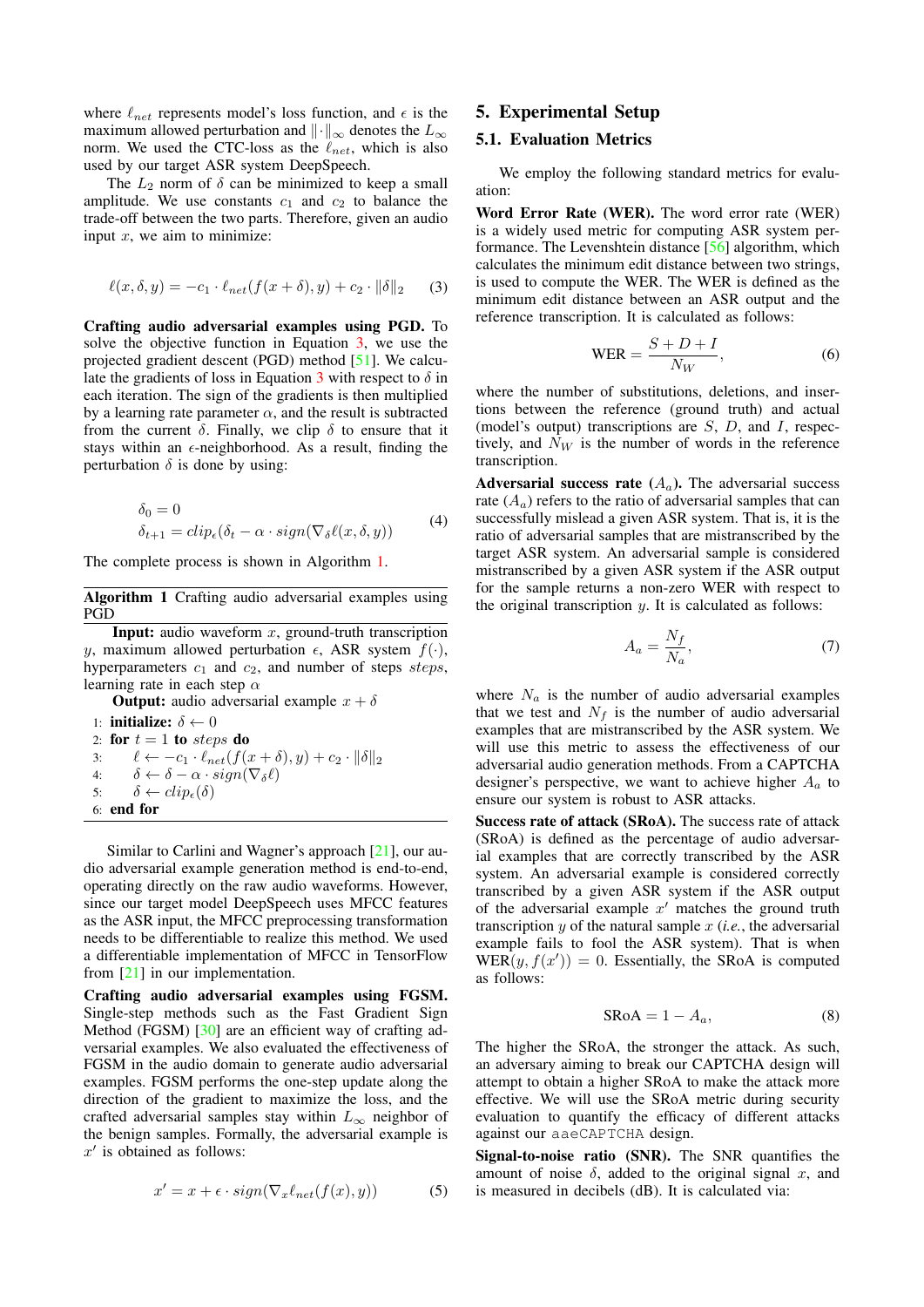$$
\text{SNR (dB)} = 10 \cdot \log_{10} \frac{P_x}{P_\delta},\tag{9}
$$

where  $P_x$  and  $P_\delta$  are the energies of the original signal and the perturbation. This means that the higher the SNR ratio, the less distortion is caused by the perturbation.

### <span id="page-5-6"></span>5.2. Dataset

We used the LibriSpeech [\[59\]](#page-15-28) dataset, a corpus of approximately 1,000 hours of 16 kHz English speech derived from audiobooks from the LibriVox project, in our experiment. Specifically, unless otherwise specified, we conducted all our experiments on 500 randomly selected audio samples with similar transcription lengths from the LibriSpeech dev-clean subset. The transcription length for these audios ranges from 6 to 12 words. The average length of a transcription is 8.98 words.

### 5.3. Models

In this paper, we focus mainly on DNN-based end-toend ASR models. Unlike traditional speech recognition systems, these models take audio signals as inputs and output transcriptions without relying on laboriously engineered processing pipelines. Such ASR systems have become very popular for their simplicity and state-of-theart performance on several speech recognition tasks.

DeepSpeech (target model). DeepSpeech is an opensource ASR system developed by the Mozilla Foundation based on the original Deep Speech research paper [\[35\]](#page-15-18). The system extracts MFCC features from the 16 kHz mono audio signal and uses it as input and outputs transcription of the audio sample. As for the acoustic model, DeepSpeech utilizes a neural network architecture with a combination of dense and LSTM layers. In addition, the network uses connectionist temporal classification (CTC) [\[32\]](#page-14-12) as the loss function for training.

DeepSpeech 2 (DS2). DeepSpeech 2 [\[6\]](#page-14-25) is an end-toend deep neural network model for speech recognition. This model has two convolutional layers, five bidirectional RNN layers, and a fully connected layer. The linear spectrogram extracted from the audio input is the feature in use. Like DeepSpeech 1, DeepSpeech 2 is trained by optimizing the CTC loss function.

Jasper. Jasper [\[48\]](#page-15-29), a deep time-delay neural network (TDNN), is comprised of only 1D convolutions, batch normalization, ReLU, dropout, and residual connections. Jasper is a collection of models, each with a different number of layers. Jasper models are denoted as Jasper BxR. A Jasper BxR model has B blocks and R repetitions of each convolutional layer within a block.

Wave2Letter+ (W2L+). Wave2Letter+ is a fully convolution neural network-based acoustic model based on Facebook's original Wav2letter, and Wav2letterv2 research works [\[25\]](#page-14-26), [\[50\]](#page-15-30). The model has 17 1Dconvolutional layers and two fully connected layers. NVIDIA's Wave2Letter+ implementation used in this work employs CTC loss for training instead of the Auto SeGmentation (ASG) used in the original Wav2letter implementation.

**Lingvo.** The Lingvo  $[70]$  is an attention-based  $[11]$ sequence-to-sequence [\[76\]](#page-16-10) model based on the Listen,

<span id="page-5-4"></span>

| Metric       | $\epsilon$ : 250 | $\epsilon$ : 300 | $\epsilon$ : 350 | $\epsilon$ : 400 |
|--------------|------------------|------------------|------------------|------------------|
| WER $(\%)$   | 55.74            | 59.77            | 63.46            | 67.58            |
| $A_a(\%)$    | 94.80            | 96.00            | 97.20            | 98.40            |
| $SNR$ $(dB)$ | 16.95            | 15.37            | 14.03            | 12.87            |

TABLE 1: Performance of the FGSM audio adversarial example generation method under various maximum allowed perturbation  $\epsilon$  values.

Attend, and Spell model [\[22\]](#page-14-28). It feeds filter bank spectra into an encoder made up of a stack of convolutional and LSTM layers and outputs the transcription. The sequenceto-sequence framework enables the entire model to be trained end-to-end. Lingvo uses the standard cross-entropy loss for training.

Kaldi. Kaldi [\[62\]](#page-15-32) is an open-source toolkit for speech recognition developed at Johns Hopkins University. The Kaldi toolkit supports different feature extraction methods like MFCC and fbank. Kaldi is a DNN-HMM-based ASR system that does not employ an end-to-end strategy for speech recognition. Instead, it uses a more typical HMM representation in the decoding stage, with the DNN predicting the likelihood of all HMM states given the acoustic input signal.

We used the DeepSpeech v0.4.1 model pretrained on the LibriSpeech dataset for generating audio adversarial challenges in our CAPTCHA system. For DeepSpeech 2 (DS2), Jasper, and Wave2Letter+ (W2L+), we used pretrained models from the NVIDIA OpenSeq2Seq [\[45\]](#page-15-33) implementation. The Lingvo ASR model was collected from Qin *et al.*'s imperceptible ASR attack [\[63\]](#page-15-5). For Kaldi, we used the Librispeech ASR Chain [1](#page-5-0)d model<sup>1</sup>.

Commercial Speech-to-Text (STT) services. We also tested three commercial STT services against audio adversarial examples generated by our method. The STT APIs are Google Cloud Platform (GCP) STT<sup>[2](#page-5-1)</sup>, IBM Watson  $STT<sup>3</sup>$  $STT<sup>3</sup>$  $STT<sup>3</sup>$ , and Wit.ai  $STT<sup>4</sup>$  $STT<sup>4</sup>$  $STT<sup>4</sup>$ .

# <span id="page-5-5"></span>6. Evaluation of Audio Adversarial Example Generation Methods

All the evaluations in this section were conducted on the DeepSpeech ASR system. Specifically, we used the DeepSpeech v0.4.1 model pretrained on the LibriSpeech dataset.

### 6.1. FGSM

We investigated the efficacy of the FGSM-based audio adversarial example generation method using various maximum allowed perturbation  $\epsilon$  values. During our preliminary analysis, we discovered that an  $\epsilon$  value of less than 200 usually does not cause higher transcription errors and thus results in a lower adversarial success rate  $A_a$ . As a result, we only report our experimental results for  $\epsilon = 250$  to  $\epsilon = 400$ , with a step size of 50. Table [1](#page-5-4) reports the WER, adversarial success rate  $A_a$ , and mean signalto-noise ratio (SNR) on the tested samples. As expected, a higher value of  $\epsilon$  induces more transcription errors and improves the adversarial success rate. However, even after

- <span id="page-5-1"></span>2. https://cloud.google.com/speech-to-text
- <span id="page-5-2"></span>3. https://www.ibm.com/cloud/watson-speech-to-text
- <span id="page-5-3"></span>4. https://wit.ai/

<span id="page-5-0"></span><sup>1.</sup> https://kaldi-asr.org/models/m13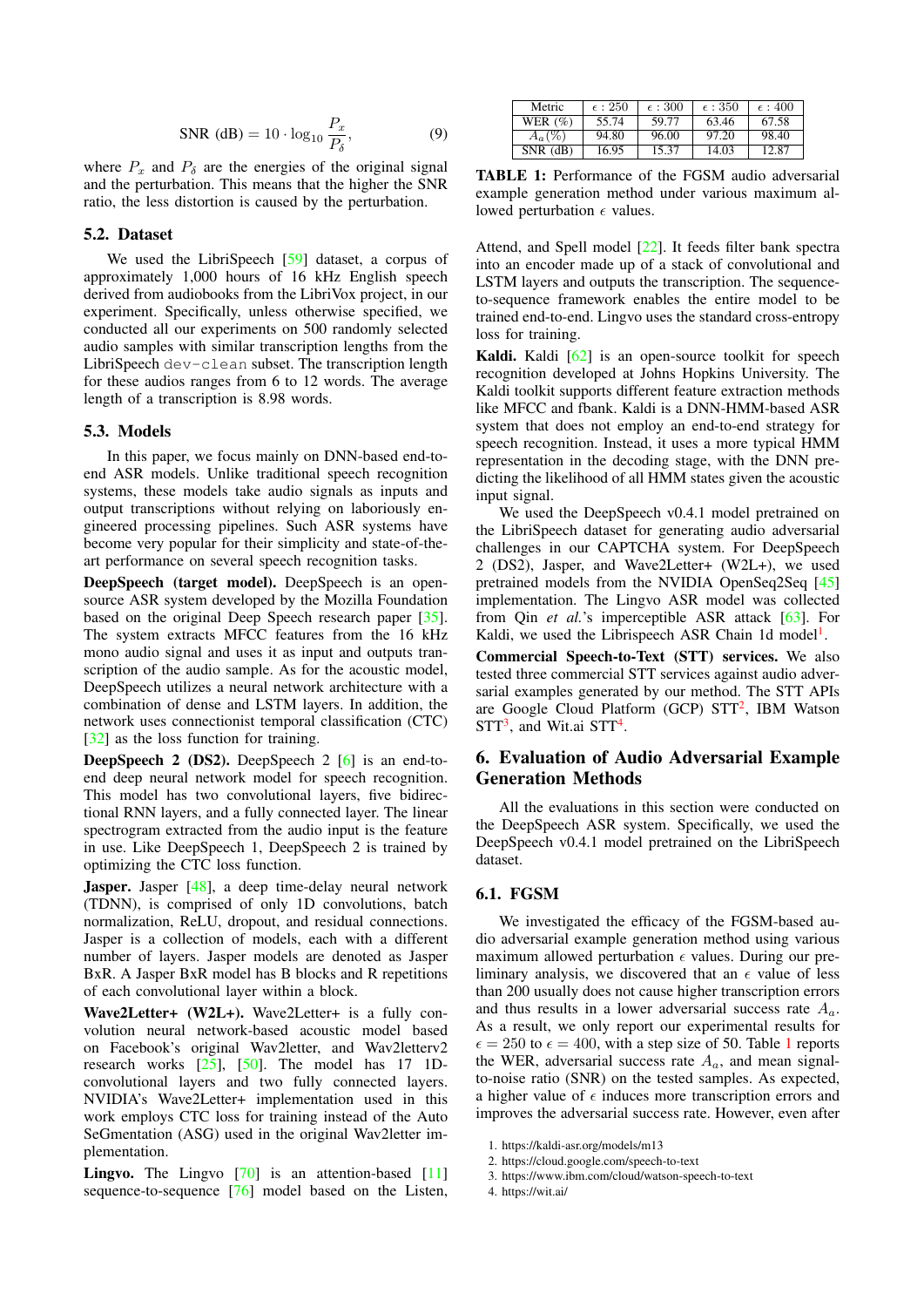<span id="page-6-1"></span>

Figure 2: High-level system overview of the audio adversarial CAPTCHA (aaeCAPTCHA) system.

<span id="page-6-0"></span>

| Parameter |       | Range | Step size |
|-----------|-------|-------|-----------|
|           | Start | Stop  |           |
|           | 250   |       |           |
| steps     |       | 100   |           |
| α         |       | 100   |           |

TABLE 2: Experimental setup for PGD hyperparameter tuning.

increasing the maximum allowed perturbation  $\epsilon$  to 400, we still could not achieve an adversarial success rate of 100%. Furthermore, Table [1](#page-5-4) shows that higher  $\epsilon$  values appear to deteriorate the mean SNR significantly. As such, while fast, the FGSM method is likely to be less practical for generating adversarial audios in a real-world CAPTCHA system.

### 6.2. PGD

Projection gradient descent (PGD) is one of the most powerful white-box methods for creating adversarial examples. We analyzed the effectiveness of PGD under different settings. We used the following global parameters in Algorithm [1](#page-4-1) throughout this paper when crafting PGDbased adversarial examples:  $c_1 = 1$ , and  $c_2 = 0$ . We set  $c_2 = 0$  since we did not emphasize much on minimizing the  $L_2$  norm of  $\delta$  and stressed more on deceiving the ASR system.

PGD hyperparameters tuning. We conducted an extensive experiment to search for the optimal hyperparameters of the PGD algorithm. After setting  $c_1 = 1$  and  $c_2 = 0$ , the remaining tunable parameters in Algorithm [1](#page-4-1) are maximum perturbation magnitude  $\epsilon$ , the number of PGD steps steps, and learning rate in each step  $\alpha$ . Table [2](#page-6-0) shows the experimental setup for this experiment. We only report results for  $\epsilon = 250$  to  $\epsilon = 400$ , as with FGSM. While a perturbation budget  $\epsilon$  as low as 200 often results in a 100% adversarial success rate, the WER usually remains below or around 80%. For this reason, we began our search for  $\epsilon$  at 250.

The results of this experiment are shown in Table [3.](#page-7-0) According to our experimental setup in Table [2,](#page-6-0) we have  $9*9 = 81$  combinations of *steps* and  $\alpha$  to choose from for each perturbation budget  $\epsilon$ . Since we used 500 audios for the experiment, we generated 40,500 adversarial audios for each  $\epsilon$ , totaling 162,000 adversarial audios for four different  $\epsilon$  values. The reported results are computed across all these audios. In addition to the metrics reported in Section [5.1,](#page-4-2) we also report  $||\delta||_1$ , which is the  $L_1$  norm of perturbation  $\delta$  and is calculated by summing the absolute

values of the  $\delta$ . The  $||\delta||_1$  helps estimate the amount of distortion introduced to audio by the PGD algorithm.

We achieved 100% adversarial success rates for any combination of  $\epsilon$ , steps, and  $\alpha$ , as shown in Table [3.](#page-7-0) Higher steps and  $\alpha$  values for any given  $\epsilon$  usually result in higher word error rates. However, after some point, the WER gets saturated and does not increase sharply anymore. Increasing the *steps*, and  $\alpha$  also increases  $||\delta||_1$ , and negatively impacts the SNR. Since SNR is directly related to the quality of adversarial samples, a lower SNR value would degrade the overall usability of these audios. Therefore, the CAPTCHA designer must consider all these factors while selecting optimal hyperparameters for the PGD algorithm in a practical audio adversarial CAPTCHA deployment. Finally, based on the experimental results in Table [3,](#page-7-0) we conclude that PGD allows us to create more fine-grained adversarial audios when compared to FGSM.

### 7. Design and Implementation of aaeCaptcha

Overview. We designed and developed a proof-of-concept implementation of the aaeCAPTCHA system. Figure [2](#page-6-1) depicts the overview of the CAPTCHA system. The system consists of two major components: 1) the audio adversarial CAPTCHA generator and 2) the client interface. The audio adversarial CAPTCHA generator module uses an audio database and computes adversarial perturbations against the target ASR system. The client interface is where the users solve the audio adversarial CAPTCHAs. First, it asks users to recognize the speech in adversarial audios to verify that they are humans and not bots. Then, the users prove their humanness by correctly transcribing the audio. Because audio adversarial CAPTCHAs are designed to deceive ASR systems, most of them will be mistranscribed by computer programs using such technologies. Note that the primary purpose of this study is not to develop the most usable CAPTCHA scheme. Rather, audio CAPTCHAs generated by aaeCAPTCHA should be intelligible to humans while being robust to ASR attacks.

### 7.1. Requirements for Audio Adversarial CAPTCHA Generation

An algorithm should ideally meet the following requirements for constructing the adversarial perturbation used in audio CAPTCHA generation:

Adversarial. The added perturbation should successfully deceive the target ASR with high adversarial success rates.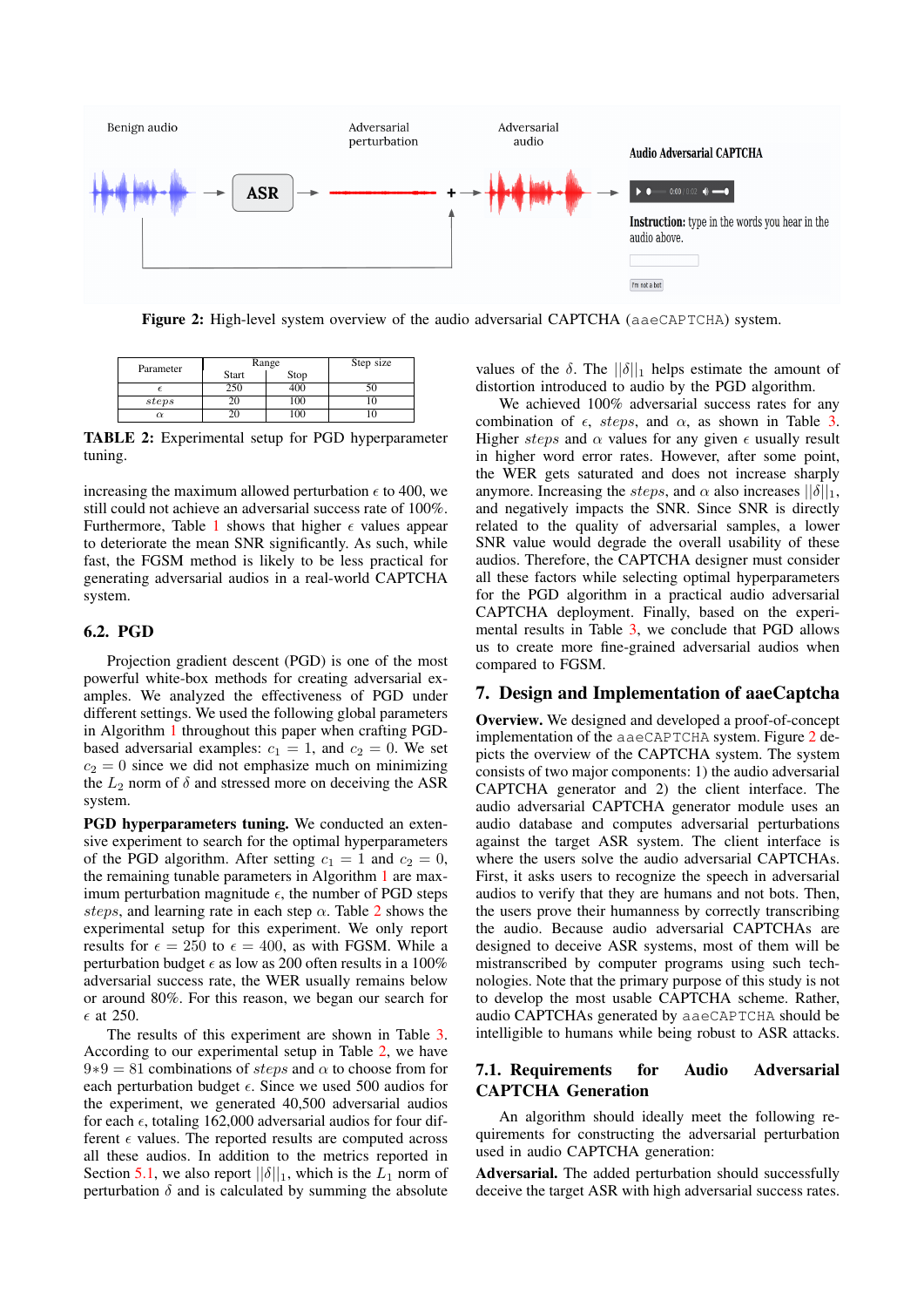<span id="page-7-0"></span>

| $\epsilon:250$<br>Metric |        |        | $\epsilon$ : 300 |        |        | $\epsilon$ : 350 |        |        | $\epsilon$ : 400 |             |        |       |
|--------------------------|--------|--------|------------------|--------|--------|------------------|--------|--------|------------------|-------------|--------|-------|
|                          | Mean   | Med    | Std              | Mean   | Med    | Std              | Mean   | Med    | Std              | Mean        | Med    | Std   |
| WER $(%)$                | 11.82  | 12.27  | ว ว7<br>د.ء      | 12.26  | 12.94  | 2.73             | 12.53  | 12.84  | 2.78             | 12.18       | 12.94  | 2.85  |
| $(\%)$<br>$A_a$          | 100.00 | 100.00 | 0.00             | 100.00 | 100.00 | 0.00             | 100.00 | 100.00 | 0.00             | 100.00      | 100.00 | 0.00  |
| $SNR$ $(dB)$             | 17.53  | 17.34  | 0.52             | 16.16  | 5.98   | 0.63             | 15.04  | 4.87   | 0.71             | 14.10       | 13.94  | 0.76  |
| $\ \delta\ _1$           | 227.40 | 233.62 | 18.88            | 263.51 | 270.12 | 26.05            | 296.80 | 302.89 | 32.89            | 327.<br>.78 | 332.99 | 39.09 |

TABLE 3: Performance of the PGD audio adversarial example generation method under various maximum allowed perturbation  $\epsilon$  values. Med: Median, Std: Standard Deviation.

<span id="page-7-1"></span>

| Parameters                                     | WER<br>(%) | $A_a$ (%) | <b>SNR</b><br>(dB) | $  \delta  _1$ |
|------------------------------------------------|------------|-----------|--------------------|----------------|
| $\epsilon$ : 350,<br>steps: 50,<br>$\alpha:40$ | 111.88     | 100.00    | 15.89              | 256.61         |

TABLE 4: Audio adversarial CAPTCHA generation performance of PGD with selected optimal hyperparameters.

Transferable. In addition, generated adversarial audios should be highly transferable to major ASR models since the adversary could use any ASR model or speech-to-text (STT) service to attack the system.

Robust. The adversarial perturbation should be difficult to remove or mitigate by any audio preprocessing techniques or other types of attacks.

Intelligible. The generated adversarial audios should maintain good intelligibility to humans, but imperceptibility or stealthiness is not one of our system's requirements. Increasing the perturbation may prevent the attacker's ASR model from producing correct transcriptions, but the resulting audio CAPTCHAs are likely to be less comprehensible to humans. In an ideal world, audio adversarial CAPTCHAs would have similar recognition accuracy as unperturbed or regular audios for humans.

Efficient. The algorithm should be fast and computationally efficient to be useful in a real-world CAPTCHA system.

It is worth noting that previous methods for generating audio adversarial examples are not suitable for audio CAPTCHA systems. Most recent audio adversarial attacks, for example, focus on crafting imperceptible and targeted adversarial samples. These methods are mostly slow and inefficient. For instance, on a single NVIDIA 1080Ti GPU, Carlini and Wagner's [\[21\]](#page-14-8) optimizationbased approach takes around an hour to generate one adversarial example. Furthermore, these algorithms typically construct adversarial samples targeted at a specific ASR system. As a result, the generated adversarial samples are not transferable to other ASR systems. However, high transferability is one of the most critical requirements of our aaeCAPTCHA scheme.

<span id="page-7-2"></span>7.1.1. The algorithm and its hyperparameter selection. Based on the experimental results in Section [6,](#page-5-5) we opted to select PGD for generating audio CAPTCHAs. As discussed earlier, using a higher perturbation budget  $\epsilon$  with larger values of steps, and  $\alpha$  usually results in more robust adversarial audios. However, this, at the same time, degrades the audio quality considerably. Therefore, to balance the trade-off between security and usability, we need to select hyperparameters for the PGD algorithm that satisfy the requirements outlined above. While searching for optimal PGD hyperparameters, we observed that adversarial samples with an  $||\delta||_1$  value of less than 230 are often vulnerable to commercial STT services such as GCP STT and Wit.ai STT. Specifically, these services could correctly transcribe such adversarial audios with a success rate of more than 20%. As such, we then looked for the hyperparameters that could produce adversarial audios robust enough to deceive most ASR models with high adversarial success rates while minimally degrading the SNR to keep the audios intelligible to humans.

Considering all these factors, we found the following PGD hyperparameters to be optimal for aaeCAPTCHA design:  $\epsilon = 350$ ,  $steps = 50$ , and  $\alpha = 40$  $\alpha = 40$  $\alpha = 40$ . Table 4 shows the WER,  $A_a$ , mean SNR, and mean  $||\delta||_1$  for audio adversarial CAPTCHAs crafted using these hyperparameters. Section [9](#page-12-0) discusses in-depth the impact of PGD algorithm hyperparameter selection, particularly the maximum allowed perturbation  $\epsilon$ , on usability.

ASR model and dataset. We employed DeepSpeech as our target ASR model for audio adversarial CAPTCHA generation purposes. We used 500 randomly selected audios with transcription lengths ranging from 6 to 12 words from the LibriSpeech dev-clean subset in our implementation.

Implementation and evaluation platforms. Most of our code was developed using TensorFlow 1.12 with Python 3.6 to ensure compatibility with the DeepSpeech v0.4.1 ASR model's codebase. All of our experiments were carried out on a server equipped with 36 Intel Core i9- 10980XE CPUs, 251 GB of memory, and four NVIDIA Quadro RTX 8000 GPUs running Ubuntu 18.04.

Computation time. We assume CAPTCHAs are generated offline and then served to the users. Using a batch size of 25, generating 500 CAPTCHAs using PGD with the optimal hyperparameters described earlier takes 3.67 minutes on average on the above platform.

# <span id="page-7-3"></span>8. Security Evaluation

We begin by defining the attacker model and then comprehensively investigate the most prominent attacks that could be used against aaeCAPTCHA.

### 8.1. The Attacker Model

Knowledge of adversarial example generation and attacks against it. The attacker possesses full knowledge of audio adversarial example generation methods and current attacks aimed at mitigating them.

Knowledge of the audio adversarial CAPTCHA generation algorithm and its internal parameters. The attacker has complete knowledge of the audio adversarial CAPTCHA generation algorithm, including its internal parameters. In our case, the adversary is fully aware that aaeCAPTCHA constructs adversarial CAPTCHAs using the PGD algorithm with  $\epsilon = 350$ , steps = 50, and  $\alpha = 40$ . Furthermore, we assume the attacker has full knowledge of the target ASR model's architecture and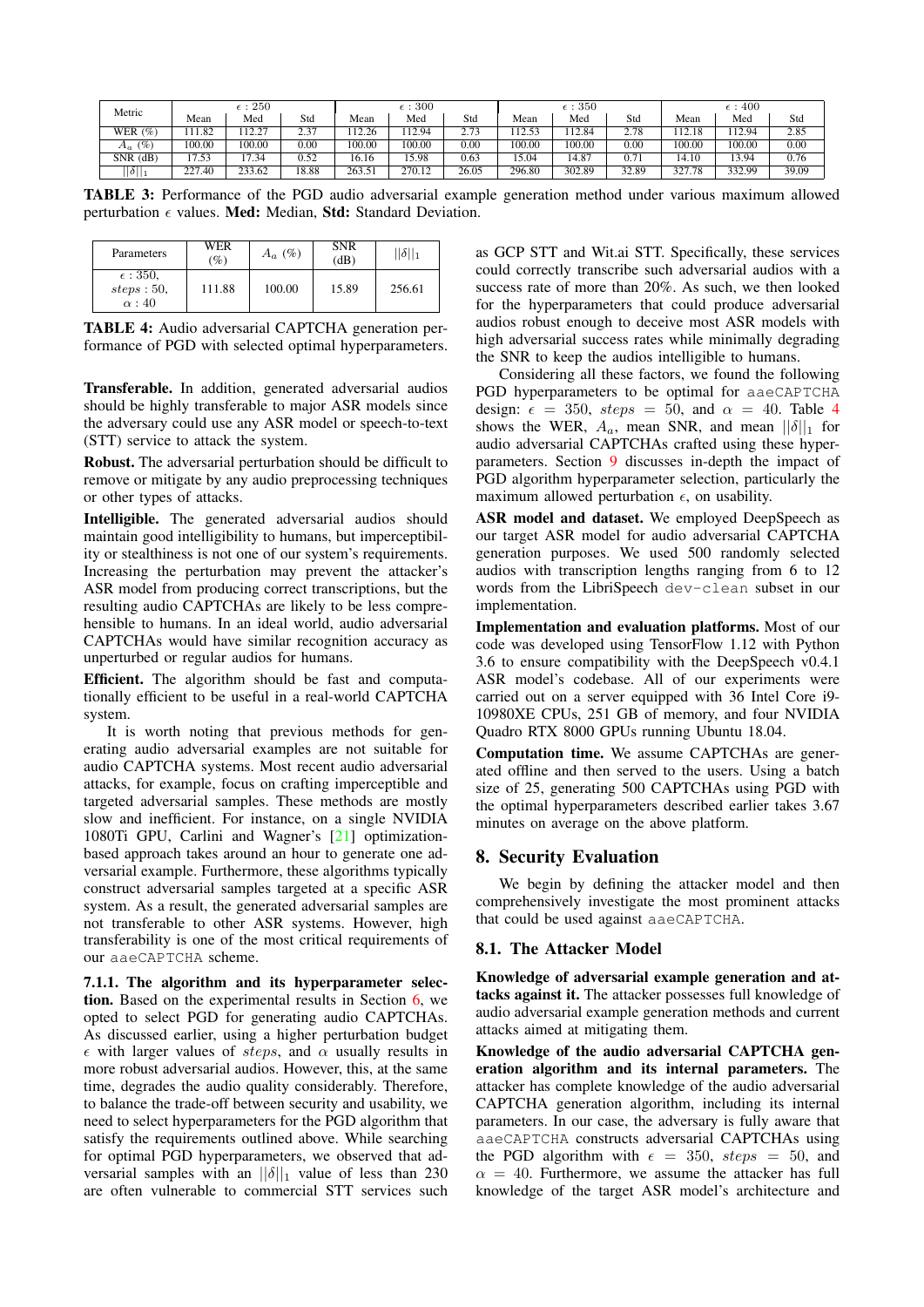<span id="page-8-0"></span>

| Metric             |        | DeepSpeech | DS2    |       | Jasper     |       | W2L <sub>1</sub> |       |        | Lingvo                | Kaldi            |       |
|--------------------|--------|------------|--------|-------|------------|-------|------------------|-------|--------|-----------------------|------------------|-------|
|                    | Normal | Adv        | Normal | Adv   | Normal     | Adv   | Normal           | Adv   | Normal | Adv                   | <b>Normal</b>    | Adv   |
| (9)<br>WER         | 6.63   | 1.88       | 5.65   | 78.65 | $40^\circ$ | 56.32 | 4.83             | 76.40 | 2.98   | 74<br><sup>+.64</sup> | 8.32             | 80.45 |
| (9)<br><b>SRoA</b> | 66.00  | $_{0.00}$  | 68.60  | 0.40  | 84.40      | 4.40  | $-1$<br>1.40     | 0.40  | 82.20  | 0.40                  | 59.20<br>∖ ک د ر | 0.40  |

<span id="page-8-1"></span>TABLE 5: Attack performance of state-of-the-art open-source ASR models against aaeCAPTCHA. Normal: Normal Audios (Baseline), Adv: Adversarial Audios.

| Metric      | GCP STT |       |        | <b>IBM Watson STT</b> | Wit.ai STT |       |  |
|-------------|---------|-------|--------|-----------------------|------------|-------|--|
|             | Normal  | Adv   | Normal | Adv                   | Normal     | Adv   |  |
| WER $(\% )$ | 8.37    | 34.75 | 7.34   | 58.74                 | 5.52       | 36.57 |  |
| $SRA(\%)$   | 61.60   | '7.60 | 63.80  | 5.60                  | 68.00      | 12.20 |  |

TABLE 6: Attack performance of various commercial speech-to-text (STT) services against aaeCAPTCHA. Normal: Normal Audios (Baseline), Adv: Adversarial Audios.

the parameters used in the aaeCAPTCHA system. This enables the attacker to train a similar ASR model to attack the CAPTCHA system.

Access to audio adversarial CAPTCHA challenges. The attacker has access to all the generated adversarial CAPTCHAs but not their source. The attacker can build an automated program to probe the client interface to obtain as many audio adversarial CAPTCHA challenges as possible.

No access to the original source audios. The attacker does not have access to the source audios used to generate adversarial samples and the ground truth transcriptions for these audio sources.

Access to other speech recognition tools. The attacker has the ability to use any state-of-the-art DNN-based ASR model or STT API to transcribe audio adversarial CAPTCHAs generated by our system.

### <span id="page-8-2"></span>8.2. General Security Evaluation

Under our threat model, an attacker is open to using any locally trained or commercial ASR model to break the aaeCAPTCHA system. In such a scenario, the audio adversarial CAPTCHAs generated by our system should exhibit high transferability to prevent such ASR models from automatically solving them. An adversarial sample is called "transferable" if it not only fools the target model A but also deceives an unknown model B with similar or different architecture. The transferability of adversarial examples has mainly been studied in the image domain. Previous work shows that attacks generalize across models in the image domain. In contrast, the transferability of audio adversarial examples has only seen limited success. This subsection analyzes the transferability of our audio adversarial CAPTCHAs against five state-of-the-art opensource ASR models and three commercial (black-box) speech-to-text (STT) services. Transcriptions generated by these models for a sample audio waveform with the ground truth transcription "yes he's mercurial in all his movements," and its adversarial version are shown in Appendix [A](#page-16-23) (Table [20\)](#page-17-0). While the models correctly transcribed the benign input with high accuracy, they mistranscribed the adversarial example with high transcription errors. Our experimental findings are detailed below.

Evaluation setup. We used the dataset described in Section [5.2](#page-5-6) to generate 500 audio adversarial CAPTCHAs against our target ASR model DeepSpeech using the PGD algorithm with the optimal hyperparameters ( $\epsilon = 350$ , steps = 50, and  $\alpha = 40$ ) discussed in Section [7.1.1.](#page-7-2)

We set the baseline as the attack performance of normal audios.

Attack using open-source or locally trained ASR models. Table [5](#page-8-0) lists the WER and success rate of attack (SRoA) of the five state-of-the-art ASR systems on both normal (benign) and adversarial audio samples. Except for Kaldi, all of the models have a WER of less than 7% on normal audios. The Jasper ASR obtains the highest SRoA, which is over 84%. This means that if an audio CAPTCHA system used these normal audios, the Jasper ASR would pass the challenges with an accuracy of more than 84%, rendering the CAPTCHA system broken completely. Similarly, DeepSpeech 2 (DS2), Wave2Letter+ (W2L+), and Lingvo achieved high success rates of attacks against normal audios, showing that these models are highly accurate at correctly transcribing them.

We can see from the results in Table [5](#page-8-0) that ASR models make significant transcription errors while transcribing our adversarial audios. For example, the Kaldi ASR model produces more than 80% WER, indicating that it is extremely vulnerable to our adversarial audios. This is interesting because the Kaldi toolkit follows a slightly different approach to speech recognition than the remaining ASR models tested in this work. Similarly, DS2, Jasper, W2L+, and Lingvo models produce high transcription errors on adversarial audios. The SRoA for DS2, W2L+, Lingvo, and Kaldi is all below 0.50% against these adversarial audios. The Jasper ASR model achieves the highest SRoA, which is only 4.40%.

Attack using commercial speech-to-text (STT) services. We also evaluated the security of our audio adversarial CAPTCHA scheme against three popular commercial speech-to-text (STT) services: Google Cloud Platform (GCP) STT, IBM Watson STT, and Wit.ai STT. These cloud-based STT services are proprietary, and the specific architectures of these ASR models are not publicly available. The attack performance of the STTs on both benign and adversarial samples is depicted in Table [6.](#page-8-1) On normal audio samples, STTs perform slightly worse than their free and open-source counterparts described above. This could be because open-source ASR models are specifically trained on the LibriSpeech dataset, a subset of which was also used in this study, and hence outperform commercial STTs. Despite this, commercial STT APIs can correctly transcribe normal audio CAPTCHAs with a success rate of over 61%.

Table [6](#page-8-1) shows that the STT services induce considerable WER while transcribing adversarial audios. For example, GCP STT has a WER of 8.37% for normal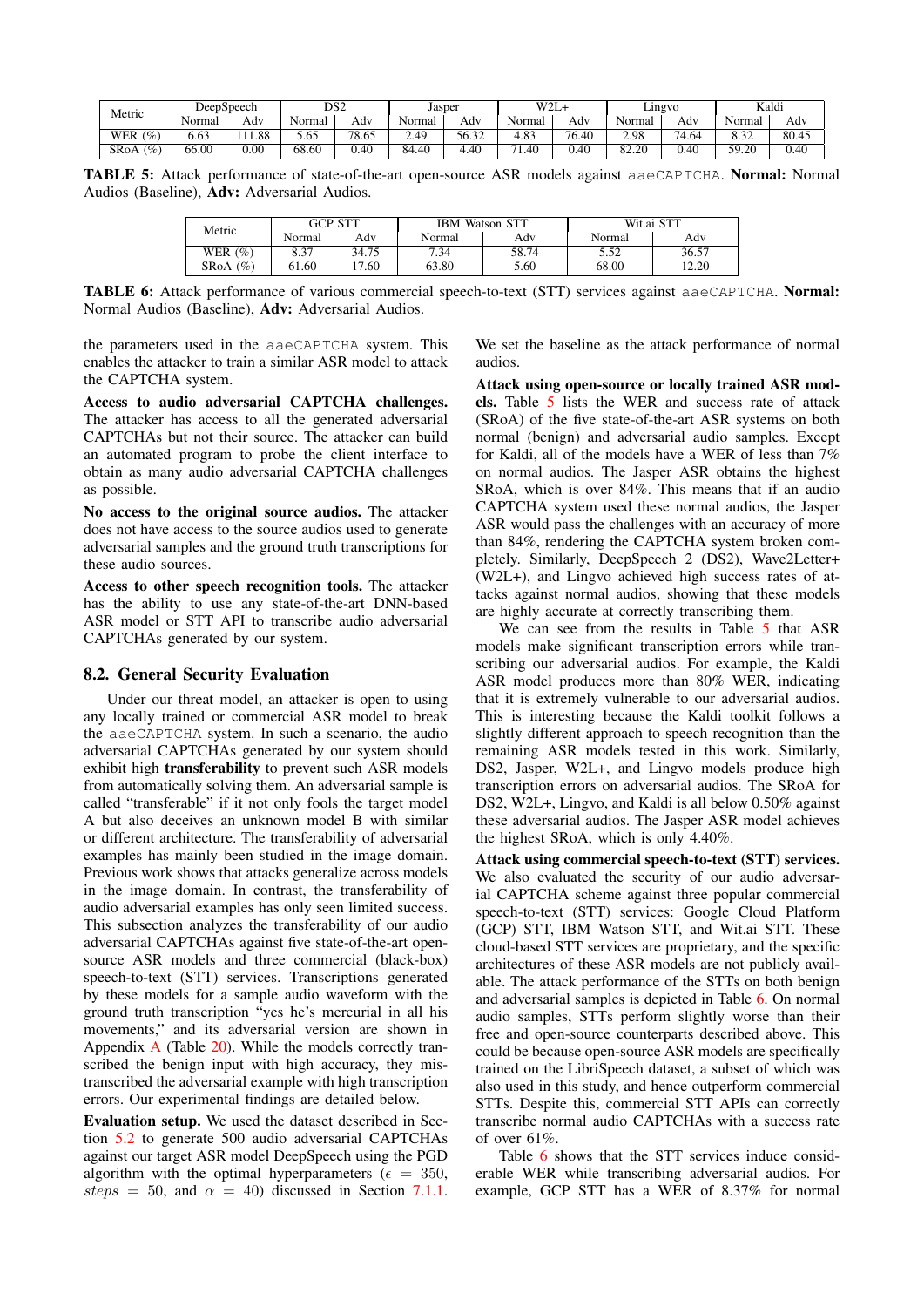audios but over 34% for adversarial audios, which is more than four times higher. Among these three, IBM Watson STT has the lowest SRoA, while GCP STT has the highest SRoA against our system.

While commercial STTs show more robustness against our audio adversarial CAPTCHAs than other state-ofthe-art ASR models, their attack success rates are still significantly lower when compared to normal audio CAPTCHAs. Furthermore, speech-to-text APIs are paid services, making them an unprofitable attack method for fraudsters who typically rely on low-cost techniques to conduct large-scale attacks.

#### 8.3. Adaptive Security Evaluation

In Section [8.2,](#page-8-2) we conducted the security analysis of the aaeCAPTCHA system in a non-adapting setting where the attackers do not have knowledge of existing attacks against adversarial audios. In this subsection, we evaluate the robustness of the CAPTCHA system in an adaptive setting with a more prominent adversary that tries to remove or mitigate audio adversarial perturbations to recover the original transcriptions using state-of-theart attacks on audio adversarial examples. We investigated the robustness of aaeCAPTCHA against five audio preprocessing attacks, including quantization, local signal smoothing, and down-sampling, as well as robust ASR model training through adversarial training.

Note that, in the adversarial machine learning literature, adversarial examples are considered attacks, and any attempts to subvert such attacks are considered countermeasures or defenses. However, aaeCAPTCHA employs adversarial examples as a "defense" mechanism, and existing defenses against adversarial examples are used by an adversary that attempts to remove adversarial perturbations to break our CAPTCHA system. As such, we will refer to the traditional adversarial example defenses as "attacks" in the subsequent sections.

In Section [8.3.1,](#page-9-0) we analyze the robustness of our audio adversarial CAPTCHAs against different audio preprocessing attacks on our target ASR model DeepSpeech. Note that while we report the SNR when presenting the results (Tables [7–](#page-9-1)[12\)](#page-10-0), the reported SNR has no impact on usability since it is the adversary, not the CAPTCHA designer, who uses audio preprocessing attacks to reduce the adversarial perturbation. Next, in Section [8.3.2,](#page-10-1) we study the impact of these attacks on other ASR systems that the attacker might use to break aaeCAPTCHA. Finally, in Section [8.3.4,](#page-11-0) we conduct the adversarial training attack against the aaeCAPTCHA system.

Evaluation setup. We used the exact setup that is used in Section [8.2.](#page-8-2) In particular, we used the 500 adversarial audios created by PGD with  $\epsilon = 350$ ,  $steps = 50$ , and  $\alpha = 40$  against the DeepSpeech ASR model.

### <span id="page-9-0"></span>8.3.1. Audio preprocessing attacks against aae-CAPTCHA.

Quantization [\[41\]](#page-15-7), [\[93\]](#page-16-9). The quantization-based attacks have been used in several studies to neutralize the effect of audio adversarial perturbations. The adversarial perturbation could be disrupted by rounding the 16-bit signed integer amplitude values to the nearest integer multiple of q because its amplitude is usually small in the input space.

<span id="page-9-1"></span>

| Metric        | $q = 128$ | $q = 256$ | $q = 512$ | $q = 1024$ |
|---------------|-----------|-----------|-----------|------------|
| WER $(\%)$    | 109.51    | 108.87    | 107.46    | 87.69      |
| $SROA$ $(\%)$ | 0.00      | 0.00      | 0.00      | 0.00       |
| $SNR$ (dB)    | 15.74     | 15.85     | 14.29     | 14.42      |

TABLE 7: Robustness of aaeCAPTCHA under Quantization attack.

We tested  $q = 128$ , 256, 512, 1024 for conducting quantization-based audio preprocessing attacks. Table [7](#page-9-1) depicts the results. Table [7](#page-9-1) shows that quantization is generally ineffective against our adversarial audios because it does not substantially lower the WER. As a result, the success rates of attacks stay at 0% for all tested values of q. However, there is a large reduction in the WER for  $q = 1024$ , but it is still significantly high.

Local smoothing [\[34\]](#page-14-23), [\[93\]](#page-16-9). To limit adversarial perturbation, we investigated two local smoothing attack techniques: 1) average smoothing and 2) median smoothing. Average smoothing reduces adversarial perturbation by applying mean smoothing to the waveform of the adversarial sample. Precisely, for a sampling point  $x_i$ , the  $k-1$ points before and after it are considered local reference points, and  $x_i$  is replaced by the average value of its reference points. Median smoothing is similar to average smoothing, except the voice element  $x_i$  is replaced with the median value of its local reference points.

We tested different values of  $k$  for both of these local smoothing attacks. Tables [8](#page-10-2) and [9](#page-10-3) show the results of our experiment. The average smoothing attack appears ineffective in recovering the original transcriptions from the adversarial samples, while median smoothing with  $k = 9$  resulted in the highest WER decrease.

**Down-sampling [\[41\]](#page-15-7), [\[79\]](#page-16-17), [\[93\]](#page-16-9).** An audio waveform is down-sampled to a lower sampling rate during a downsampling attack. The signal recovery is then used to estimate the waveform at its original sampling rate using interpolation. By discarding samples from an audio waveform during the process, down-sampling helps mitigate the adversarial perturbation. We examined the impact of down-sampling from the attacker's perspective by downsampling our original 16 kHz audio inputs to lower sampling rates using various down-sampling rates.

Table [11](#page-10-4) lists the WER and SRoA for this experiment. While the SRoA stays at 0% for all tested down-sampling rates, down-sampling the audios at 5.6 kHz considerably reduces the WER.

Filtering  $[28]$ ,  $[41]$ ,  $[47]$ ,  $[65]$ . Filtering is frequently used for noise reduction applications, like removing background noise from a speech signal. Several works [\[28\]](#page-14-29), [\[47\]](#page-15-8), [\[65\]](#page-15-25) exploit filtering to disrupt adversarial perturbation in audio samples. We analyzed the low-pass and bandpass filters for the same purpose. Low-pass filtering works by assuming that human speech has lower frequencies than adversarial perturbations and applying a low-pass filter to remove the high-frequency perturbations. The band-pass filter combines a low-pass filter and a high-pass filter to limit the signal's frequency range by removing frequencies below and above certain thresholds to remove more adversarial perturbations outside the typical human speech frequency range.

We tested different cutoff frequencies ranging from 1.5 kHz to 6 kHz for conducting the low-pass filtering attack.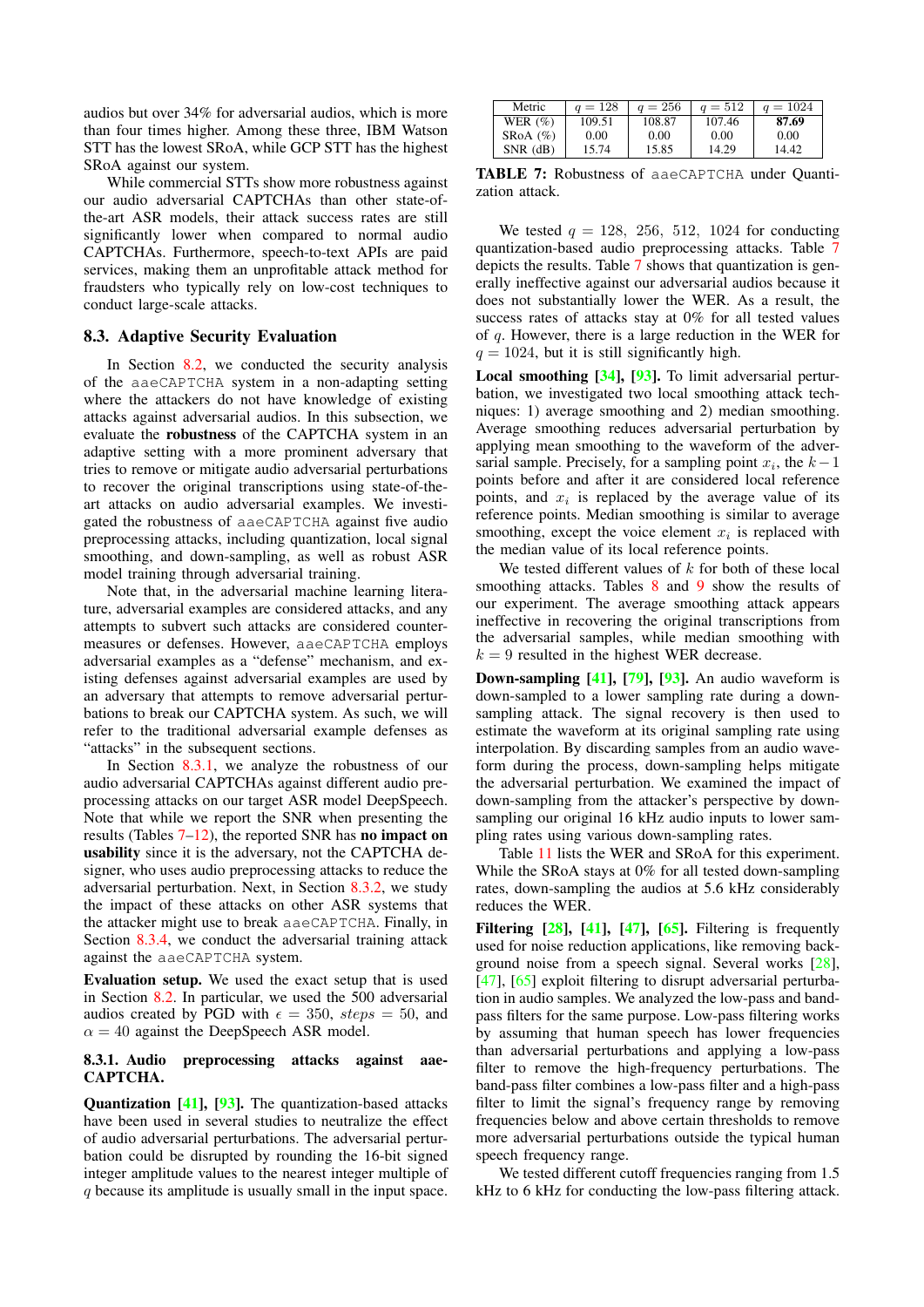<span id="page-10-2"></span>

| Metric        | $k=3$  |        | $k = 5$ $k = 7$ $k = 9$ |        |        | $k = 13 + k = 15 + k = 17$ |        |
|---------------|--------|--------|-------------------------|--------|--------|----------------------------|--------|
| WER $(\%)$    | 107.80 | 106.33 | 104.57                  | 103.18 | 102.38 | 102.42                     | 100.53 |
| $SROA$ $(\%)$ | 0.00   | 0.00   | 0.00                    | 0.00   | 0.00   | 0.00                       | 0.00   |
| $SNR$ (dB)    | 14.88  | 12.37  | 10.62                   | 9.17   | 6.88   | 6.01                       | 5.25   |

TABLE 8: Robustness of aaeCAPTCHA under Average Smoothing attack.

| Metric         | $k=3$  | $k=5$    |        | $k = 7 + k = 9$ | $k=13$   | $k=15$ | $k=17$ |
|----------------|--------|----------|--------|-----------------|----------|--------|--------|
| WER $(\%)$     | 106.26 | 100.33   | 91.23  | 84.95           | 86.87    | 89.32  | 90.50  |
| SRoA $(\% )$   | 0.00   | $0.00\,$ | 0.00   | $0.00\,$        | $0.00\,$ | 0.00   | 0.00   |
| $SNR$ ( $dB$ ) | 13.99  | 12.42    | ' 1.16 | 10.18           | 7.92     | 6.90   | 6.01   |

TABLE 9: Robustness of aaeCAPTCHA under Median Smoothing attack.

<span id="page-10-5"></span><span id="page-10-3"></span>

| Metric       | Low-pass Filtering |          |          |          |        | Band-pass Filtering |       |        |        |        |
|--------------|--------------------|----------|----------|----------|--------|---------------------|-------|--------|--------|--------|
|              | 1.5 kHz            | 2 kHz    | 3 kHz    | 4 kHz    | 6 kHz  | kHz                 | 2kHz  | 3 kHz  | 4 kHz  | 6 kHz  |
| WER $(\%)$   | 85.88              | 90.94    | 102.02   | 105.46   | 107.26 | 91.58               | 89.98 | 101.09 | 104.56 | 106.77 |
| $SRA(\%)$    | $0.00\,$           | $0.00\,$ | $0.00\,$ | $0.00\,$ | 0.00   | 0.00                | 0.20  | 0.00   | 0.00   | 0.00   |
| $SNR$ $(dB)$ | 1.73               | 3.16     | 14.63    | 15.51    | 16.03  | 8.61                | .78   | 13.09  | 13.84  | 14.08  |

TABLE 10: Robustness of aaeCAPTCHA under Filtering attack.

<span id="page-10-4"></span>

| Metric       | 5.6 kHz | $6.4$ kHz | $7.2$ kHz | 8 kHz  |
|--------------|---------|-----------|-----------|--------|
| WER $(\%)$   | 88.51   | 93.20     | 98.48     | 102.71 |
| SRoA (%)     | 0.00    | 0.00      | 0.00      | 0.00   |
| $SNR$ $(dB)$ | 13.80   | 14.31     | 14.78     | 15.12  |

<span id="page-10-0"></span>TABLE 11: Robustness of aaeCAPTCHA under Downsampling attack.

| Metric        | MP3   | OPUS    | AAC     | <b>SPEEX</b> |
|---------------|-------|---------|---------|--------------|
| WER $(\%)$    | 99.08 | 105.79  | 107.08  | 104.12       |
| $SROA$ $(\%)$ | 0.00  | 0.00    | 0.00    | 0.00         |
| $SNR$ $(dB)$  | 13.42 | $-3.20$ | $-3.10$ | $-3.23$      |

TABLE 12: Robustness of aaeCAPTCHA under Audio Compression attack.

We set the lower-cutoff frequency to 100 Hz for bandpass filtering and varied the upper-cutoff frequency from 1 kHz to 6 kHz. The results of the filtering attack are listed in Table [10.](#page-10-5) It appears that filtering is mostly ineffective against adversarial audios created by aaeCAPTCHA because it does not help improve the SRoA or reduce the WER considerably.

Audio compression  $[26]$ ,  $[64]$ ,  $[96]$ . Lossy audio compression techniques have been applied in prior research as attacks against audio adversarial examples. For example, Schönherr *et al.* [\[68\]](#page-15-6) hypothesized that MP3 compression could be a good countermeasure to adversarial audios since it removes all signals below the human perceptibility threshold. Similarly, other speech compression methods have been studied to mitigate audio adversarial examples [\[7\]](#page-14-30), [\[64\]](#page-15-34). We used MP3, AAC, SPEEX, and OPUS as candidates for the audio compression attack for this experiment.

The WER and SRoA for various audio compression methods are shown in table [12.](#page-10-0) We can see that none of these audio compression attack methods is effective against our audio adversarial CAPTCHA system. Furthermore, the audio compression is largely useless in reducing the WER. However, MP3 compression results in the lowest WER among the four audio compression techniques we studied.

#### <span id="page-10-1"></span>8.3.2. Evaluating the impact of audio preprocessing attacks on other state-of-the-art ASR systems.

In Section [8.3.1,](#page-9-0) we assessed the performance of audio preprocessing attacks against our target ASR model DeepSpeech. Here, we analyze the attack performance of those methods on both open-source and commercial ASR systems. For this purpose, we first selected the hyperparameter for each attack that resulted in the lowest WER and the highest SRoA during our analysis in Section [8.3.1.](#page-9-0) Next, we applied each attack separately to the 500 adversarial audios we used for evaluation. Finally, we transcribed these preprocessed adversarial samples using each ASR model.

The results of our experiment are shown in Table [13.](#page-11-1) The quantization attack results in the highest SRoA for most ASR models. For example, quantization helps increase the Jasper ASR model's SRoA from 4.40% to 16.40%. Similarly, GCP, IBM Watson, and Wit.ai STTs' success rates of attacks improve under quantization attack. MP3 compression also slightly improves the SRoA for a few ASR models. The other audio preprocessing attacks either degrade the SRoA further or have a negligible impact.

#### 8.3.3. Countering the strongest audio preprocessing attack with adaptive defense.

Since quantization with  $q = 1024$  resulted in the highest success rate of attack for most ASR models, we conducted an experiment to investigate whether this attack against aaeCAPTCHA could be prevented or not. To this end, we incorporated the Backward Pass Differentiable Approximation (BPDA) algorithm into the PGD optimization process to generate adversarial samples resistant to the quantization attack (we encourage the readers to refer to [\[8\]](#page-14-31) for details). The BPDA and Expectation over Transformation (EOT) [\[9\]](#page-14-32) have been used in previous studies to break attacks against adversarial examples [\[81\]](#page-16-24). Table [14](#page-11-2) lists the results of our experiment. We can see that adversarial audio generated with BPDA reduces the SRoA for all ASR models significantly. For example, the Jasper model's SRoA is more than 16% under the quantization ( $q = 1024$ ) attack, whereas it is only 6% for BPDA-generated adversarial audios under the same attack. However, BPDA degrades the SNR slightly by adding more distortion to adversarial audios. The mean SNR and  $||\delta||_1$  for BPDA-crafted adversarial audios are 15.58 dB and 271.20, respectively. In comparison, the original mean SNR and  $||\delta||_1$  are 15.89 dB and 256.61, respectively. To conclude, our findings indicate that the audio preprocessing attacks against aaeCAPTCHA could be nullified by crafting adversarial audio with BPDA and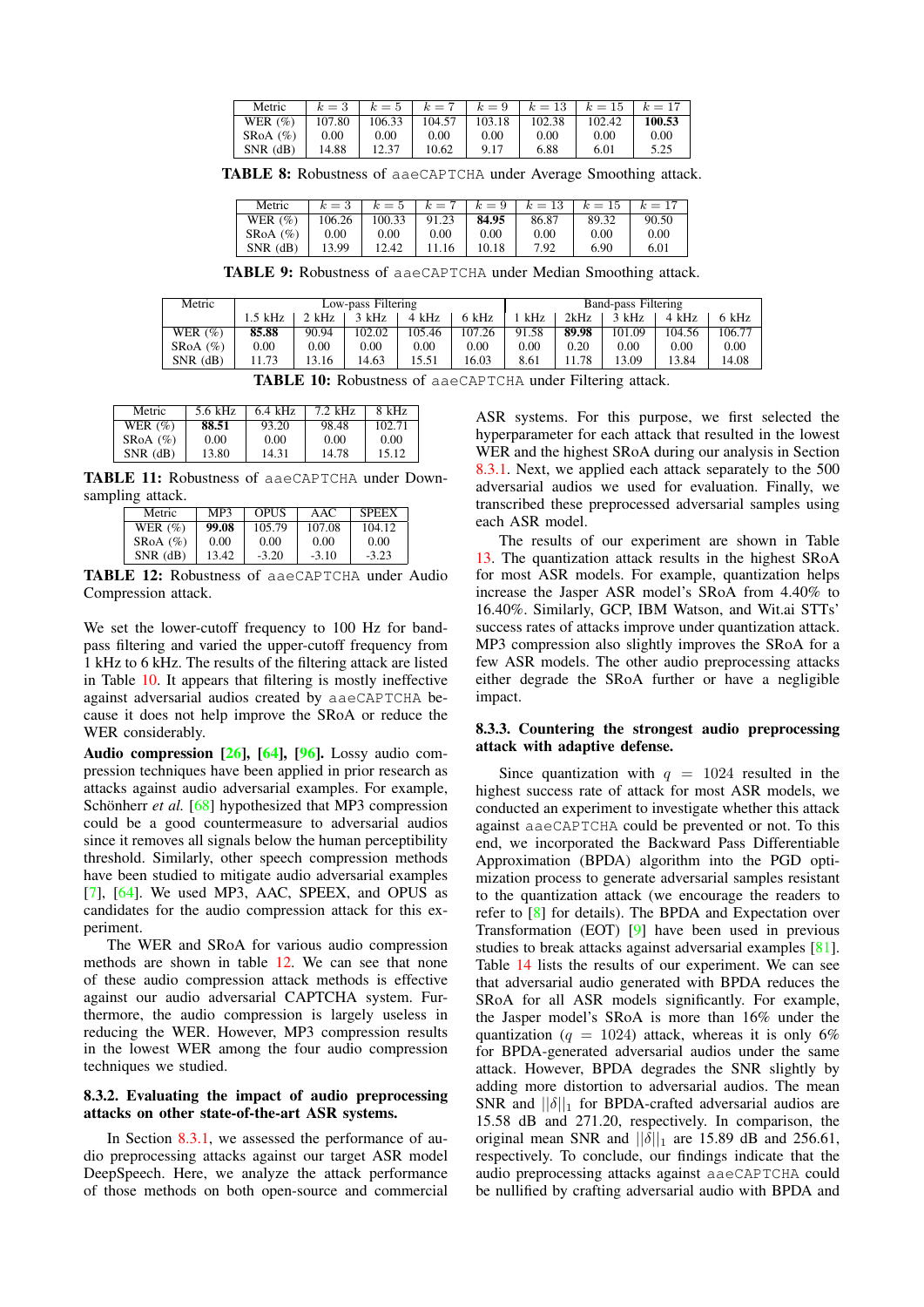<span id="page-11-1"></span>

| Model                 | Metric      | No attack | Ouant.<br>$(q =$<br>1024) | Avg.<br>Smooth-<br>ing<br>$(k = 17)$ | Med.<br>Smooth-<br>ing<br>$(k = 9)$ | Down-<br>sampling<br>(5.6)<br>kHz) | Low-pass<br>Filter<br>(1.5)<br>kHz | Band-<br>pass<br>Filter (2)<br>$kHz$ ) | Audio<br>Comp.<br>(MP3) |
|-----------------------|-------------|-----------|---------------------------|--------------------------------------|-------------------------------------|------------------------------------|------------------------------------|----------------------------------------|-------------------------|
| DS <sub>2</sub>       | WER $(\%)$  | 78.65     | 80.72                     | 77.00                                | 76.62                               | 85.16                              | 87.86                              | 83.82                                  | 73.71                   |
|                       | SRoA $(\%)$ | 0.40      | 0.00                      | 0.20                                 | 0.00                                | 0.00                               | 0.00                               | 0.20                                   | 0.20                    |
|                       | WER $(\%)$  | 56.32     | 31.36                     | 56.49                                | 50.46                               | 58.50                              | 54.48                              | 54.57                                  | 51.09                   |
| Jasper                | SRoA $(\%)$ | 4.40      | 16.40                     | 4.60                                 | 5.80                                | 2.20                               | 4.00                               | 3.60                                   | 5.00                    |
| $W2L+$                | WER $(\%)$  | 76.40     | 62.90                     | 69.65                                | 71.60                               | 69.41                              | 78.25                              | 71.77                                  | 69.90                   |
|                       | SRoA $(\%)$ | 0.40      | 1.80                      | 0.80                                 | 0.20                                | 0.60                               | 0.00                               | 0.20                                   | 1.20                    |
| Lingvo                | WER $(\%)$  | 74.64     | 55.32                     | 68.96                                | 68.34                               | 67.14                              | 77.29                              | 68.78                                  | 66.08                   |
|                       | SRoA $(\%)$ | 0.40      | 2.80                      | 1.60                                 | 1.80                                | 0.80                               | 0.60                               | 1.00                                   | 1.80                    |
| Kaldi                 | WER $(\%)$  | 80.45     | 62.11                     | 77.46                                | 73.96                               | 75.92                              | 79.58                              | 71.82                                  | 72.24                   |
|                       | SRoA $(\%)$ | 0.40      | 2.40                      | 0.40                                 | 1.40                                | 0.20                               | 0.40                               | 0.00                                   | 1.00                    |
| <b>GCP STT</b>        | WER $(\%)$  | 34.75     | 26.72                     | 35.03                                | 41.26                               | 40.08                              | 41.38                              | 36.56                                  | 51.36                   |
|                       | SRoA $(\%)$ | 17.60     | 23.40                     | 17.20                                | 11.80                               | 11.40                              | 12.40                              | 17.20                                  | 4.00                    |
|                       | WER $(\%)$  | 58.74     | 42.21                     | 56.25                                | 59.65                               | 63.57                              | 77.14                              | 67.46                                  | 53.77                   |
| <b>IBM Watson STT</b> | SRoA $(\%)$ | 5.60      | 10.80                     | 4.80                                 | 5.00                                | 1.80                               | 0.60                               | 1.20                                   | 6.40                    |
| Wit.ai STT            | WER $(\%)$  | 36.57     | 31.73                     | 36.63                                | 42.38                               | 40.56                              | 40.13                              | 39.79                                  | 36.02                   |
|                       | SRoA $(\%)$ | 12.20     | 17.20                     | 12.80                                | 11.00                               | 9.80                               | 11.20                              | 11.60                                  | 11.80                   |

<span id="page-11-2"></span>TABLE 13: Robustness of aaeCAPTCHA under audio preprocessing attacks evaluated on the tested ASR systems.

| Attack              | Metric            | DeepSpeech | DS <sub>2</sub> | Jasper | $W2L+$ | Lingve | Kaldi | GCP STT | Watson<br>CTT | Wit.ai<br>CTT<br><b>OLI</b> |
|---------------------|-------------------|------------|-----------------|--------|--------|--------|-------|---------|---------------|-----------------------------|
| Quant. $(q = 1024)$ | WER $(\%)$        | 94.85      | 66.59           | 45.41  | 65.74  | 62.42  | 64.62 | 29.38   | 49.79         | 32.68                       |
|                     | <b>SRoA</b><br>(% | 0.00       | 0.40            | 6.00   | 1.80   | 2.60   | 1.40  | 18.40   | 6.20          | 16.40                       |

TABLE 14: Attack performance of ASR systems on adversarial audios crafted using the BPDA algorithm.

<span id="page-11-3"></span>

| Metric     | DeepSpeech |        | DS <sub>2</sub>                                                                                          |        | Jasper         |        |                | Lingvo | Kaldi          |        |
|------------|------------|--------|----------------------------------------------------------------------------------------------------------|--------|----------------|--------|----------------|--------|----------------|--------|
|            | FGSM AT    | PGD AT | <b>FGSM AT</b>                                                                                           | PGD AT | <b>FGSM AT</b> | PGD AT | <b>FGSM AT</b> | PGD AT | <b>FGSM AT</b> | PGD AT |
| WER $(\%)$ | 87.11      | 39.28  | 42.60                                                                                                    | 31.52  | 25.77          | 19.61  | 41.38          | 33.76  | 39.95          | 31.12  |
| $SRA(\%)$  | 0.20       | 13.20  | 6.80                                                                                                     | 14.60  | 23.60          | 34.80  | 7.80           | 16.60  | 12.80          | 21.00  |
|            |            |        | <b>TABLE 15:</b> Robustness of a a eCAPTCHA under adversarial training attack. AT: Adversarial Training. |        |                |        |                |        |                |        |

<span id="page-11-4"></span>

| Metric            | DeepSpeech |        | DS <sub>2</sub> |                  | Jasper     |        | Lingvo              |           | Kaldi      |        |
|-------------------|------------|--------|-----------------|------------------|------------|--------|---------------------|-----------|------------|--------|
|                   | AT<br>FGSM | PGD AT | FGSM<br>AT      | PGD<br>AT        | AT<br>FGSM | PGD AT | <b>FGSM</b><br>. AT | PGD<br>AT | FGSM<br>AT | PGD AT |
| (%)<br>WER        | 86.7       | 100.53 | 46.17           | 45.25<br>ہ کہ ل⊺ | 34.47      | 37.12  | $49.5^{\circ}$      | 46.89     | 53.53      | 52.64  |
| <b>SRoA</b><br>(% | 0.00       | 0.00   | 5.40            | 6.20             | 4.80       | 3.60   | 4.20                | 6.60      | 5.60       | 6.40   |
|                   |            |        |                 |                  |            |        |                     |           |            |        |

TABLE 16: Attack performance of adversarially trained ASR models on adversarial examples generated against the adversarially trained DeepSpeech model.

other adaptive defenses from adversarial machine learning research.

### <span id="page-11-0"></span>8.3.4. Adversarial training [\[74\]](#page-16-20), [\[75\]](#page-16-21), [\[86\]](#page-16-22) attack against aaeCAPTCHA.

To break aaeCAPTCHA, an adaptive adversary can train a local ASR model specifically on adversarial audio samples generated by our system. Such a training process is known as "adversarial training" [\[77\]](#page-16-19) and is regarded as one of the most effective countermeasures to make neural networks more robust to adversarial samples. Adversarial training improves the model's robustness to adversarial attacks by augmenting training data with adversarial examples [\[30\]](#page-14-7), [\[40\]](#page-15-35). Efficient adversarial attacks like FGSM, I-FGSM, and PGD are commonly employed for adversarial training [\[46\]](#page-15-36), [\[51\]](#page-15-26), [\[82\]](#page-16-25). To investigate the robustness of aaeCAPTCHA against the adversarial training attack, we evaluated the attack performance of five different adversarially trained local ASR models. The initial models were pretrained on the LibriSpeech dataset.

Evaluation setup and methodology. We employed both PGD and FGSM for performing the adversarial training attack. For PGD adversarial training, we selected the same hyperparameters we used for generating our audio adversarial CAPTCHAs. Specifically, we chose  $\epsilon = 350$ , steps = 50, and  $\alpha = 40$ . We selected those particular hyperparameters because we assumed a powerful attacker who has complete knowledge of our audio adversarial CAPTCHA generation algorithm. For FGSM adversarial training, we set  $\epsilon = 350$ .

We used all the audio samples with a duration of less than 16 seconds from the LibriSpeech train-clean-100 dataset for training. We also used the whole dev-other dataset and dev-clean dataset. However, we excluded the 500 audios we used throughout this paper for evaluation from the dev-clean dataset.

For adversarially training the ASR models, we adopted the adversarial training strategy from prior research [\[1\]](#page-14-9). Specifically, we first perturbed all three datasets described above using the PGD algorithm. Perturbed samples were computed against our target ASR model DeepSpeech. Next, we trained DeepSpeech, DeepSpeech 2, Jasper, Lingvo, and Kaldi on PGD-generated perturbed samples for 32 epochs with a batch size of 64. However, our evaluations were conducted on the checkpoints for which we obtained the lowest validation loss on the corresponding validation sets. We followed the same method for FGSM adversarial training. Adversarially trained ASR models' attack performances were evaluated on 500 adversarial audios crafted using the PGD (with  $\epsilon = 350$ , steps = 50, and  $\alpha = 40$ ) algorithm against the DeepSpeech ASR model.

Results. The experimental results of the adversarial training attack are presented in Table [15.](#page-11-3) PGD adversarial training improves the success rate of attack for all ASR models. The Jasper ASR model obtains the highest SRoA. FGSM adversarial training increases the SRoA for these models as well. Overall, the adversarial training attack is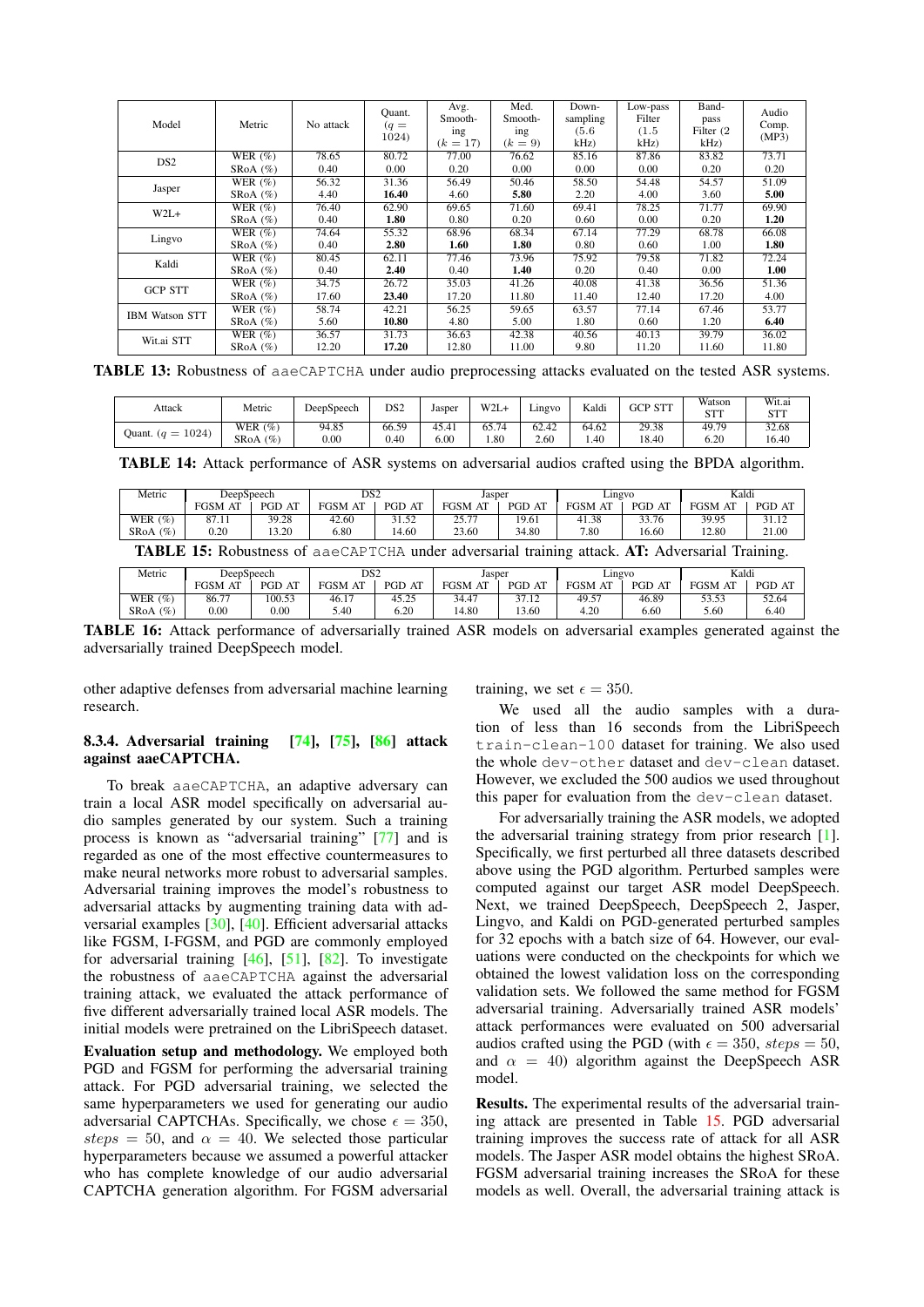<span id="page-12-2"></span>

|                        | Normal | $\epsilon$ :<br>250 | $\epsilon$ :<br>300 | $\epsilon$ :<br>350 | $\epsilon$ : 350<br>(BPDA) | $\epsilon$ :<br>400 |
|------------------------|--------|---------------------|---------------------|---------------------|----------------------------|---------------------|
| Total                  | 195    | 197                 | 194                 | 198                 | 197                        | 196                 |
| Success rate<br>$(\%)$ | 85.13  | 76.65               | 72.68               | 74.24               | 72.08                      | 70.41               |
| Average time<br>(s)    | 41.83  | 43.76               | 44.83               | 48.86               | 45.11                      | 59.69               |
| Median time<br>(s)     | 28.50  | 27.50               | 29.00               | 28.00               | 31.00                      | 48.00               |
| Std time $(s)$         | 28.74  | 37.25               | 35.99               | 46.81               | 39.58                      | 42.11               |

TABLE 17: Human success rate and completion time for audio CAPTCHAs with varying perturbation budgets.

more effective than audio preprocessing attacks against aaeCAPTCHA.

Next, we studied whether the adversarial training attack could be countered. A straightforward approach is to craft adversarial examples against our adversarially trained target network. To test the efficacy of this method, we generated 500 audio adversarial examples using the PGD algorithm with  $\epsilon = 350$ ,  $steps = 50$ , and  $\alpha = 40$  against our adversarially trained DeepSpeech ASR model. We then tested the attack performance of other adversarially trained ASR models on these audios. Table [16](#page-11-4) depicts the results. The SRoA for both FGSM and PGD adversarially trained DeepSpeech models falls to 0%. Except for the Jasper, the SRoA remains below 7% for all other adversarially trained ASR models. However, this defense method against the adversarial training attack causes some minor distortion in the updated adversarial audios. Specifically, the mean SNR and  $||\delta||_1$  for updated adversarial audios are 15.73 dB and 263.18, while the mean SNR and  $||\delta||_1$ for initial adversarial audios are 15.89 dB and 256.61. Moreover, the continuous adversarial training of the target ASR model and the regeneration of adversarial audios are likely to be less viable in practice.

### <span id="page-12-0"></span>9. Usability Evaluation

We comprehensively investigated the security of aaeCAPTCHA under both general and adaptive security settings in Section [8.](#page-7-3) In this section, we evaluate the usability of the aaeCAPTCHA proof-of-concept implementation. We recruited 100 users from the Amazon Mechanical Turk (MTurk) crowdsourcing marketplace for this study. Participants were from the United States and had a Human Intelligence Task (HIT) approval rate greater than or equal to 85%.

Evaluation setup. We generated audio adversarial CAPTCHAs with various perturbation budgets using the PGD algorithm against the DeepSpeech ASR model. In particular, we used 4 perturbation budgets for this experiment:  $\epsilon = 250, 300, 350, 400$ . We followed the same approach as discussed in Section [7.1.1](#page-7-2) for selecting the number of PGD steps steps, and learning rate  $\alpha$  for each chosen  $\epsilon$ . The details of the evaluation setup are reported in Table [19](#page-16-26) in Appendix [A.](#page-16-23) For  $\epsilon = 350$ , we also crafted adversarial audios with BPDA. We generated 500 adversarial audios for each setting using the same dataset (LibriSpeech dev-clean) we used for security evaluation. We set the baseline as the usability of normal audios.

Methodology. Participants were presented with 12 audio CAPTCHAs, including two normal audios, two adversarial audios each from the four perturbation budgets, and two adversarial audios crafted with BPDA. The audio CAPTCHAs for each corresponding category were selected randomly for each participant. Finally, our system asked participants to transcribe the audios. One hundred users submitted a total of 1,200 solutions (transcriptions). We discarded 23 of them, for which the participants took an unusually long time to submit the transcription. For example, some users took more than 350 seconds to solve a 2-second audio CAPTCHA. Therefore, our evaluation was conducted on the remaining 1,177 audios. For computing the success rate, we consider an audio CAPTCHA to be successfully solved if the WER between the submitted transcription and the ground transcription is zero.

Ethics. Our usability evaluation involved human subjects. In our study, we did not collect or store any personally identifiable information about Amazon MTurk workers<sup>[5](#page-12-1)</sup>. There was no risk to participating in the study other than the risks associated with everyday computer use. Therefore, our Institutional Review Board (IRB) application was approved (Category: Exempt).

#### 9.1. Results and Analysis

Table [17](#page-12-2) shows the success rates and completion times for normal audio CAPTCHAs as well as adversarial CAPTCHAs with varying perturbation budgets. As expected, the highest success rate is obtained for normal audios. The success rate usually decreases when the perturbation budget increases. Compared to the baseline, adversarial audios created with  $\epsilon = 350$  have about an 11% lower success rate. Adversarial audio crafted with BPDA further degrades the success rate slightly. Adversarial audios generated by  $\epsilon = 400$  have the lowest success rate. Table [18](#page-13-0) also lists the completion times for successfully solved CAPTCHAs. The average completion time increases with the increase in the perturbation budget. Generally, adversarial audios with a higher perturbation budget  $\epsilon$  are more robust against ASR model attacks. However, this negatively impacts usability. The attack performances of ASR systems on adversarial audios with the four perturbation budgets are listed in Tables [21,](#page-17-1) [22,](#page-17-2) [5,](#page-8-0) [6,](#page-8-1) and [23.](#page-17-3) Ultimately, the CAPTCHA developer will need to choose the optimal perturbation budget  $\epsilon$ along with other hyperparameters, considering the tradeoff between security and usability for deploying audio adversarial CAPTCHA systems.

Table [18](#page-13-0) shows the success rates of normal and adversarial (with  $\epsilon = 350$ ) audios with varying transcription lengths. The general trend is that participants are more successful at solving audio CAPTCHAs with shorter transcription lengths. However, we can notice some discrepancies in completion times. By analyzing the completion times, we found that some participants took an abnormally long time (*e.g.*, over 120 seconds) to transcribe audios with very short transcription lengths (*e.g.*, six words). We suspect the participants were mostly inactive during that period.

Based on usability evaluation results, we finally conclude that aaeCAPTCHA achieves high robustness at a moderate usability cost compared to normal audio CAPTCHAs.

<span id="page-12-1"></span><sup>5.</sup> Unfortunately, for this reason, we were unable to report more detailed results (*e.g.*, usability across different age groups, usability vs. gender, etc.).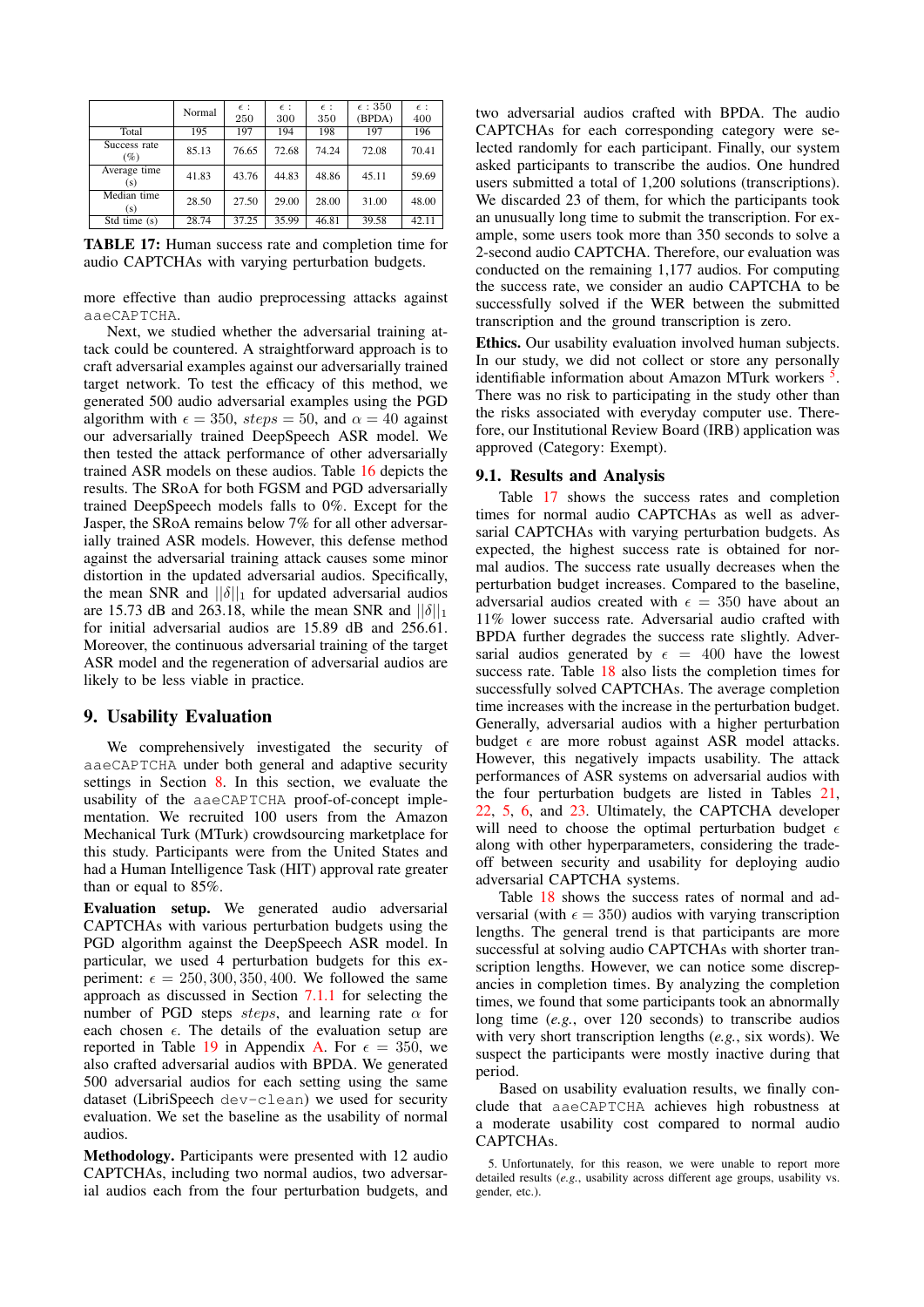<span id="page-13-0"></span>

|                               |       | Overall |       | Transcription length (word) |       |       |       |       |       |       |       |       |       |       |       |       |
|-------------------------------|-------|---------|-------|-----------------------------|-------|-------|-------|-------|-------|-------|-------|-------|-------|-------|-------|-------|
|                               |       |         |       |                             |       |       |       |       |       |       |       |       |       |       |       |       |
|                               | N     | А       | N     | A                           | N     | А     | N     | A     | N     | А     | N     | А     | N     | A     | N     | A     |
| Total                         | 195   | 198     | 37    | 32                          | 25    | 38    | 39    | 29    | 33    | 34    | 23    | 23    | 22    | 18    | 16    | 24    |
| <b>Success</b><br>rate $(\%)$ | 85.13 | 74.24   | 91.89 | 78.12                       | 84.00 | 86.84 | 87.18 | 82.76 | 90.91 | 61.76 | 82.61 | 73.91 | 72.73 | 72.22 | 75.00 | 58.33 |
| Average<br>time(s)            | 41.83 | 48.86   | 39.64 | 54.06                       | 53.14 | 44.00 | 49.24 | 55.10 | 32.53 | 33.07 | 39.47 | 62.23 | 41.35 | 41.36 | 39.88 | 48.09 |
| Median<br>time(s)             | 28.50 | 28.00   | 24.50 | 48.00                       | 22.00 | 25.00 | 42.00 | 31.00 | 23.00 | 22.00 | 25.00 | 26.00 | 31.00 | 28.00 | 27.00 | 28.00 |
| Std time<br>(s)               | 28.74 | 46.81   | 32.68 | 54.21                       | 51.06 | 43.41 | 26.39 | 52.13 | 21.89 | 31.13 | 29.21 | 59.63 | 24.04 | 36.16 | 25.15 | 43.33 |

**TABLE 18:** Human success rate and completion time for normal and adversarial ( $\epsilon = 350$ ) CAPTCHAs with different transcription lengths. N: Normal Audios (Baseline), A: Adversarial Audios.

### 10. Discussion

Diverting from traditional designs, we introduced aaeCAPTCHA, a new audio CAPTCHA system that uses adversarial audios as CAPTCHAs to safeguard the system against ASR attacks. The aaeCAPTCHA design exploits the vulnerability of ASR models to adversarial examples and uses it to defend the CAPTCHA system against them. We discussed why prior audio adversarial generation methods are not suitable for audio CAPTCHA designs. Through extensive experimentation, we showed that the PGD algorithm with a higher maximum allowed perturbation  $\epsilon$  could be utilized to generate audio adversarial CAPTCHAs. We validated the robustness of aaeCAPTCHA against various state-of-the-art ASR models through a rigorous security evaluation. Furthermore, we conducted a usability analysis of the aaeCAPTCHA scheme and showed the trade-off between robustness and usability. It is worth noting that aaeCAPTCHA is not designed to replace traditional audio CAPTCHAs. Instead, it is intended as an enhancement to existing audio CAPTCHA systems.

#### 10.1. Limitations and Future Work

We believe aaeCAPTCHA can be improved from many perspectives as an effort to develop robust audio adversarial CAPTCHA systems. The limitations of this work, as well as future work, are discussed below.

First, as previously stated, aaeCAPTCHA anticipates human-intelligible rather than human-imperceptible audio adversarial perturbations. However, we established the human-intelligible perturbation budgets based on our experience and preliminary evaluation in our experiments. In other words, we do not yet have a standard for quantifying human-intelligible perturbation. As a result, more dedicated research into understanding and measuring the tradeoff between CAPTCHA security and usability is expected.

Second, to defend against the adversarial training attack, we proposed periodic retraining of the target ASR model on previously generated adversarial samples. This recommendation is based on a powerful adversary having complete knowledge of the CAPTCHA system. As such, the adversarial training attack in Section [8.3.4](#page-11-0) demonstrates a theoretical bound on the robustness of aaeCAPTCHA. However, the attacker is likely to have no or limited knowledge of our CAPTCHA generation algorithm in a real-world setting, and the above measure might not be required. Therefore, further research is required to investigate a more practical adversarial training attack against aaeCAPTCHA and defenses against such an attack.

Third, our current approach does not focus on minimizing the perceptibility of adversarial perturbations. Prior research shows that by employing psychoacoustic hiding techniques, it is possible to generate adversarial audio with less audible distortion [\[2\]](#page-14-33), [\[68\]](#page-15-6). Incorporating such a method in our audio adversarial CAPTCHA generator might make it possible to create audio adversarial CAPTCHAs that are more human-intelligible and whose distortions are less perceptible.

Fourth, we attacked the acoustic model of our target ASR system while crafting adversarial CAPTCHAs. While we achieved high adversarial success rates using this method against various ASR models we evaluated, another interesting direction to pursue is directly attacking the audio processing pipeline stages (*e.g.*, feature extraction module) before the model, which are quite similar across modern ASR systems. Such a technique is independent of a specific DNN acoustic model and should result in adversarial audios that are efficient, less distorted, and transferable. Previous research has shown that such a strategy is feasible  $[1]$ . However, more studies are required to verify the viability of such techniques for audio CAPTCHA generation purposes.

### 11. Conclusion

In this paper, we introduce the design and implementation of an audio adversarial CAPTCHA system called aaeCAPTCHA. The aaeCAPTCHA system exploits audio adversarial examples as audio CAPTCHA challenges. In addition, we conducted an extensive security evaluation of our new CAPTCHA design. Our experimental results show that aaeCAPTCHA is highly secure against automated attacks using state-of-the-art speech recognition technologies. Furthermore, we conducted a user study to investigate the usability of the aaeCAPTCHA proof-ofconcept implementation, and our findings show that the system maintains good usability. Finally, our comprehensive evaluation results demonstrate that aaeCAPTCHA can significantly enhance the security and robustness of traditional audio CAPTCHA schemes.

### Data and Code Availability

All the code and data associated with this paper are available at [https://github.com/i-hossen/aaeCaptcha.](https://github.com/i-hossen/aaeCaptcha)

### Acknowledgments

The authors thank the anonymous reviewers for their valuable comments that improved this paper. This work is supported in part by the US NSF under grants OIA-1946231 and CNS-2117785.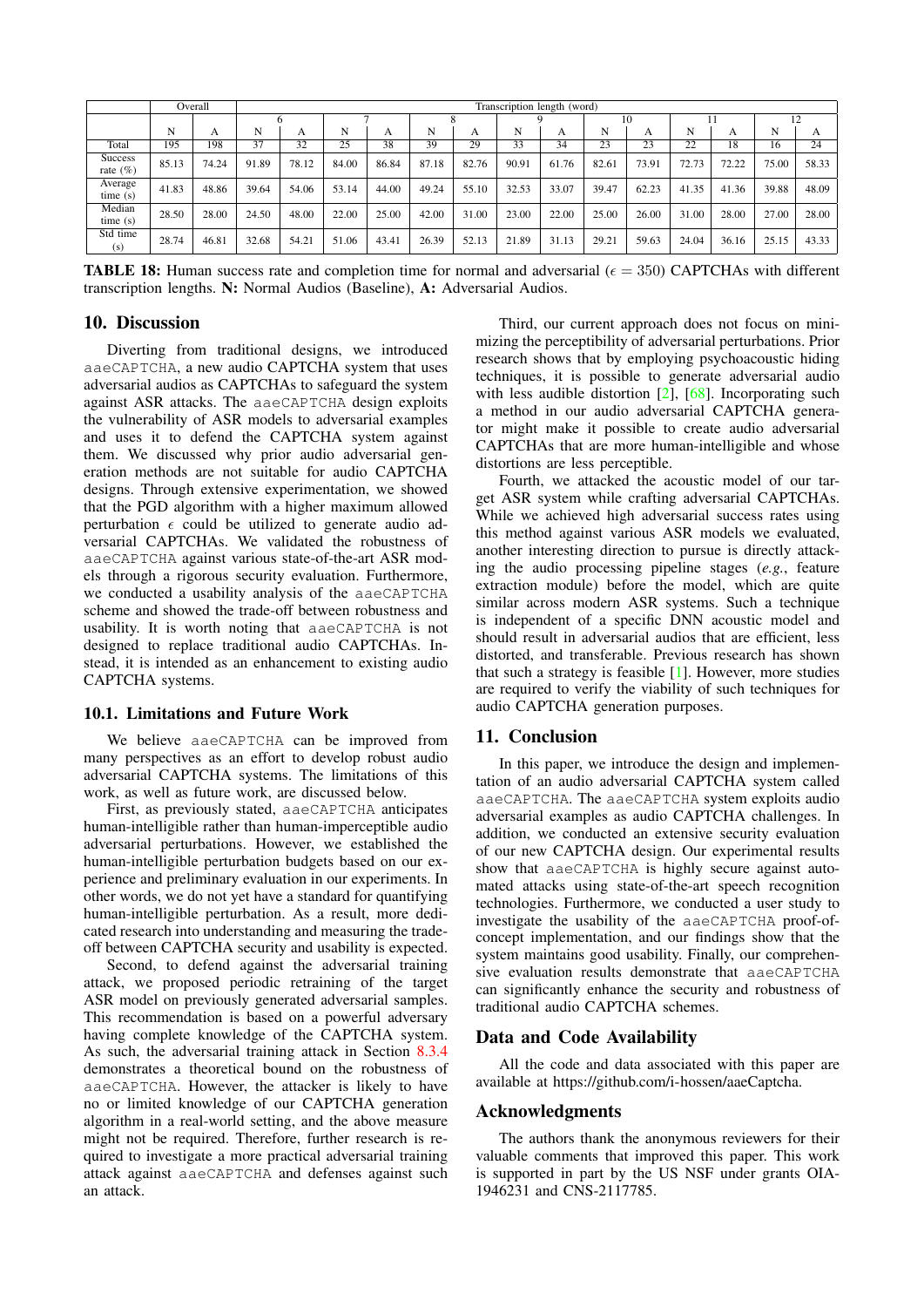### References

- <span id="page-14-9"></span>[1] Hadi Abdullah, Muhammad Sajidur Rahman, Washington Garcia, Logan Blue, Kevin Warren, Anurag Swarnim Yadav, Tom Shrimpton, and Patrick Traynor. Hear "no evil", see "kenansville": Efficient and transferable black-box attacks on speech recognition and voice identification systems, 2019.
- <span id="page-14-33"></span>[2] Hadi Abdullah, Muhammad Sajidur Rahman, Christian Peeters, Cassidy Gibson, Washington Garcia, Vincent Bindschaedler, Thomas Shrimpton, and Patrick Traynor. Beyond  $l_p$  clipping: Equalization based psychoacoustic attacks against asrs. In *Asian Conference on Machine Learning*, pages 672–688. PMLR, 2021.
- <span id="page-14-17"></span>[3] Alex Acero, Li Deng, Trausti Kristjansson, and Jerry Zhang. Hmm adaptation using vector taylor series for noisy speech recognition. In *Sixth International Conference on Spoken Language Processing*, 2000.
- <span id="page-14-18"></span>[4] SM Ahadi and Philip C Woodland. Combined bayesian and predictive techniques for rapid speaker adaptation of continuous density hidden markov models. *Computer speech & language*, 11(3):187–206, 1997.
- <span id="page-14-15"></span>[5] Moustafa Alzantot, Bharathan Balaji, and Mani Srivastava. Did you hear that? adversarial examples against automatic speech recognition. *arXiv preprint arXiv:1801.00554*, 2018.
- <span id="page-14-25"></span>[6] Dario Amodei, Sundaram Ananthanarayanan, Rishita Anubhai, Jingliang Bai, Eric Battenberg, Carl Case, Jared Casper, Bryan Catanzaro, Qiang Cheng, Guoliang Chen, et al. Deep speech 2: End-to-end speech recognition in english and mandarin. In *International conference on machine learning*, pages 173–182. PMLR, 2016.
- <span id="page-14-30"></span>[7] Iustina Andronic, Ludwig Kürzinger, Edgar Ricardo Chavez Rosas, Gerhard Rigoll, and Bernhard U Seeber. Mp3 compression to diminish adversarial noise in end-to-end speech recognition. In *International Conference on Speech and Computer*, pages 22–34. Springer, 2020.
- <span id="page-14-31"></span>[8] Anish Athalye, Nicholas Carlini, and David Wagner. Obfuscated gradients give a false sense of security: Circumventing defenses to adversarial examples. In *International conference on machine learning*, pages 274–283. PMLR, 2018.
- <span id="page-14-32"></span>[9] Anish Athalye, Logan Engstrom, Andrew Ilyas, and Kevin Kwok. Synthesizing robust adversarial examples. In *International conference on machine learning*, pages 284–293. PMLR, 2018.
- <span id="page-14-10"></span>[10] Steve Austin, Chris Barry, Yen-Lu Chow, Alan Derr, Owen Kimball, Francis Kubala, John Makhoul, Paul Placeway, William Russell, Richard Schwartz, and George Yu. Improved hmm models for high performance speech recognition. In *Proceedings of the Workshop on Speech and Natural Language*, HLT '89, page 249–255, USA, 1989. Association for Computational Linguistics.
- <span id="page-14-27"></span>[11] Dzmitry Bahdanau, Kyunghyun Cho, and Yoshua Bengio. Neural machine translation by jointly learning to align and translate. *arXiv preprint arXiv:1409.0473*, 2014.
- <span id="page-14-19"></span>[12] Leonard E Baum and John Alonzo Eagon. An inequality with applications to statistical estimation for probabilistic functions of markov processes and to a model for ecology. *Bulletin of the American Mathematical Society*, 73(3):360–363, 1967.
- <span id="page-14-20"></span>[13] Leonard E Baum, Ted Petrie, George Soules, and Norman Weiss. A maximization technique occurring in the statistical analysis of probabilistic functions of markov chains. *The annals of mathematical statistics*, 41(1):164–171, 1970.
- <span id="page-14-4"></span>[14] Kevin Bock, Daven Patel, George Hughey, and Dave Levin. uncaptcha: a low-resource defeat of recaptcha's audio challenge. In *11th* {*USENIX*} *Workshop on Offensive Technologies (*{*WOOT*} *17)*, 2017.
- <span id="page-14-13"></span>[15] Nicolas Boulanger-Lewandowski, Yoshua Bengio, and Pascal Vincent. Audio chord recognition with recurrent neural networks. In *ISMIR*, 2013.
- <span id="page-14-0"></span>[16] Elie Bursztein, Jonathan Aigrain, Angelika Moscicki, and John C Mitchell. The end is nigh: Generic solving of text-based captchas. In *8th* {*USENIX*} *Workshop on Offensive Technologies (*{*WOOT*} *14)*, 2014.
- <span id="page-14-5"></span>[17] Elie Bursztein and Steven Bethard. Decaptcha: breaking 75% of ebay audio captchas. In *Proceedings of the 3rd USENIX conference on Offensive technologies*, volume 1, page 8. USENIX Association, 2009.
- <span id="page-14-1"></span>[18] Elie Bursztein, Matthieu Martin, and John Mitchell. Text-based captcha strengths and weaknesses. In *Proceedings of the 18th ACM conference on Computer and communications security*, pages 125– 138, 2011.
- <span id="page-14-16"></span>[19] Nicholas Carlini, Pratyush Mishra, Tavish Vaidya, Yuankai Zhang, Micah Sherr, Clay Shields, David Wagner, and Wenchao Zhou. Hidden voice commands. In *25th* {*USENIX*} *Security Symposium (*{*USENIX*} *Security 16)*, pages 513–530, 2016.
- <span id="page-14-6"></span>[20] Nicholas Carlini and David Wagner. Towards evaluating the robustness of neural networks. In *2017 ieee symposium on security and privacy (sp)*, pages 39–57. IEEE, 2017.
- <span id="page-14-8"></span>[21] Nicholas Carlini and David Wagner. Audio adversarial examples: Targeted attacks on speech-to-text. In *2018 IEEE Security and Privacy Workshops (SPW)*, pages 1–7. IEEE, 2018.
- <span id="page-14-28"></span>[22] William Chan, Navdeep Jaitly, Quoc Le, and Oriol Vinyals. Listen, attend and spell: A neural network for large vocabulary conversational speech recognition. In *2016 IEEE International Conference on Acoustics, Speech and Signal Processing (ICASSP)*, pages 4960–4964. IEEE, 2016.
- <span id="page-14-2"></span>[23] Kumar Chellapilla and Patrice Y Simard. Using machine learning to break visual human interaction proofs (hips). *Advances in neural information processing systems*, 17:265–272, 2005.
- <span id="page-14-22"></span>[24] Yuxuan Chen, Xuejing Yuan, Jiangshan Zhang, Yue Zhao, Shengzhi Zhang, Kai Chen, and XiaoFeng Wang. Devil's whisper: A general approach for physical adversarial attacks against commercial black-box speech recognition devices. In *29th* {*USENIX*} *Security Symposium (*{*USENIX*} *Security 20)*, pages 2667–2684, 2020.
- <span id="page-14-26"></span>[25] Ronan Collobert, Christian Puhrsch, and Gabriel Synnaeve. Wav2letter: an end-to-end convnet-based speech recognition system. *arXiv preprint arXiv:1609.03193*, 2016.
- <span id="page-14-24"></span>[26] Nilaksh Das, Madhuri Shanbhogue, Shang-Tse Chen, Li Chen, Michael E Kounavis, and Duen Horng Chau. Adagio: Interactive experimentation with adversarial attack and defense for audio. In *Joint European Conference on Machine Learning and Knowledge Discovery in Databases*, pages 677–681. Springer, 2018.
- <span id="page-14-21"></span>[27] Tianyu Du, Shouling Ji, Jinfeng Li, Qinchen Gu, Ting Wang, and Raheem Beyah. Sirenattack: Generating adversarial audio for endto-end acoustic systems. In *Proceedings of the 15th ACM Asia Conference on Computer and Communications Security*, pages 357–369, 2020.
- <span id="page-14-29"></span>[28] Thorsten Eisenhofer, Lea Schönherr, Joel Frank, Lars Speckemeier, Dorothea Kolossa, and Thorsten Holz. Dompteur: Taming audio adversarial examples. *arXiv preprint arXiv:2102.05431*, 2021.
- <span id="page-14-3"></span>[29] Philippe Golle. Machine learning attacks against the asirra captcha. In *Proceedings of the 15th ACM conference on Computer and communications security*, pages 535–542, 2008.
- <span id="page-14-7"></span>[30] Ian J Goodfellow, Jonathon Shlens, and Christian Szegedy. Explaining and harnessing adversarial examples. *arXiv preprint arXiv:1412.6572*, 2014.
- <span id="page-14-14"></span>[31] Alex Graves. Sequence transduction with recurrent neural networks, 2012.
- <span id="page-14-12"></span>[32] Alex Graves, Santiago Fernández, Faustino Gomez, and Jürgen Schmidhuber. Connectionist temporal classification: Labelling unsegmented sequence data with recurrent neural networks. In *Proceedings of the 23rd International Conference on Machine Learning*, ICML '06, page 369–376, New York, NY, USA, 2006. Association for Computing Machinery.
- <span id="page-14-11"></span>[33] Alex Graves, Abdel-rahman Mohamed, and Geoffrey Hinton. Speech recognition with deep recurrent neural networks. In *2013 IEEE international conference on acoustics, speech and signal processing*, pages 6645–6649. Ieee, 2013.
- <span id="page-14-23"></span>[34] Qingli Guo, Jing Ye, Yiran Chen, Yu Hu, Yazhu Lan, Guohe Zhang, and Xiaowei Li. Inor—an intelligent noise reduction method to defend against adversarial audio examples. *Neurocomputing*, 401:160–172, 2020.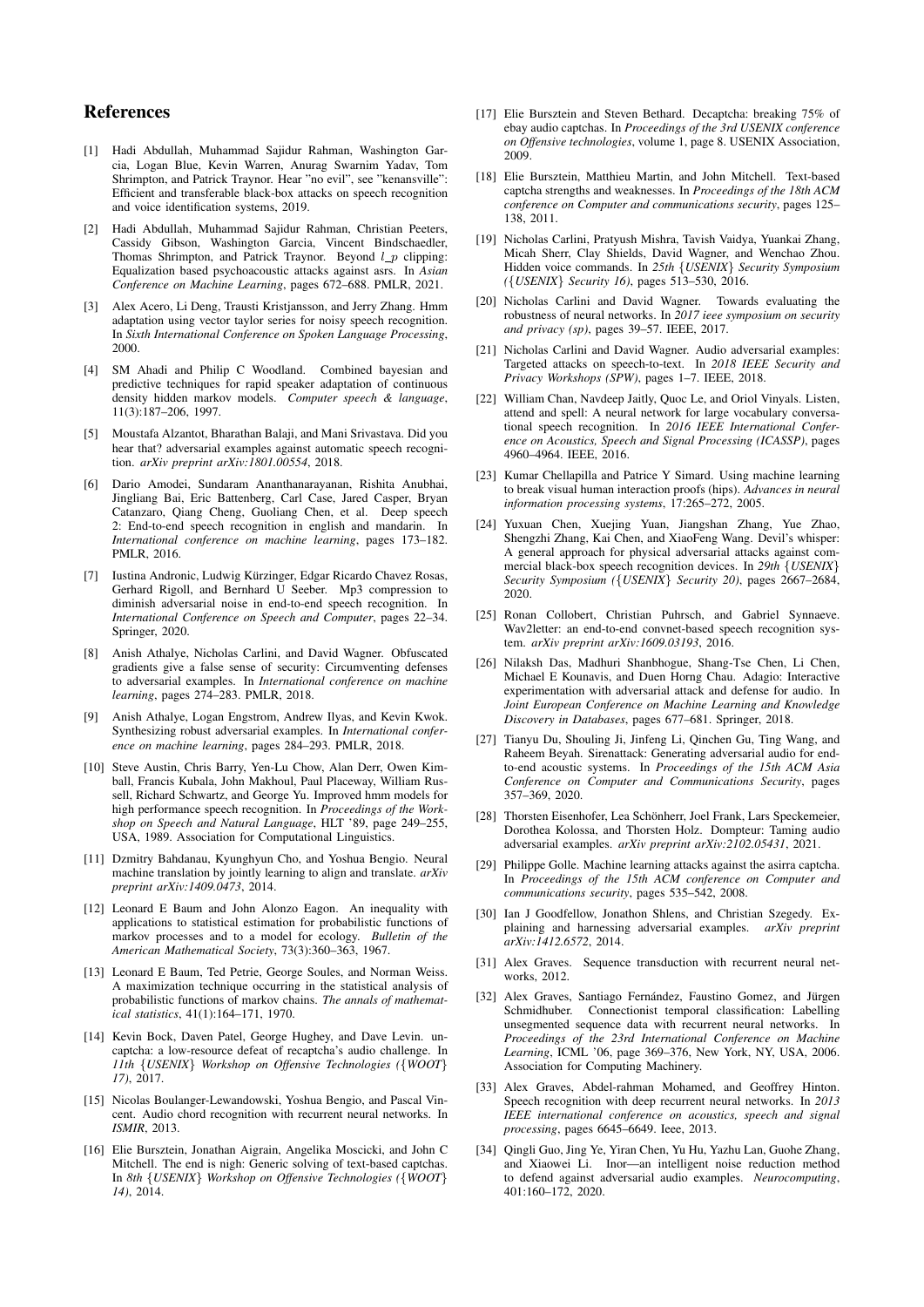- <span id="page-15-18"></span>[35] Awni Hannun, Carl Case, Jared Casper, Bryan Catanzaro, Greg Diamos, Erich Elsen, Ryan Prenger, Sanjeev Satheesh, Shubho Sengupta, Adam Coates, et al. Deep speech: Scaling up end-to-end speech recognition. *arXiv preprint arXiv:1412.5567*, 2014.
- <span id="page-15-14"></span>[36] H. Hermansky. Perceptual linear predictive (plp) analysis of speech. *The Journal of the Acoustical Society of America*, 87 4:1738–52, 1990.
- <span id="page-15-15"></span>[37] Geoffrey Hinton, Li Deng, Dong Yu, George E Dahl, Abdelrahman Mohamed, Navdeep Jaitly, Andrew Senior, Vincent Vanhoucke, Patrick Nguyen, Tara N Sainath, et al. Deep neural networks for acoustic modeling in speech recognition: The shared views of four research groups. *IEEE Signal processing magazine*, 29(6):82–97, 2012.
- <span id="page-15-1"></span>[38] Md Imran Hossen and Xiali Hei. A low-cost attack against the hcaptcha system. In *2021 IEEE Security and Privacy Workshops (SPW)*, pages 422–431, 2021.
- <span id="page-15-2"></span>[39] Md Imran Hossen, Yazhou Tu, Md Fazle Rabby, Md Nazmul Islam, Hui Cao, and Xiali Hei. An object detection based solver for google's image recaptcha v2. In *23rd International Symposium on Research in Attacks, Intrusions and Defenses (*{*RAID*} *2020)*, pages 269–284, 2020.
- <span id="page-15-35"></span>[40] Ruitong Huang, Bing Xu, Dale Schuurmans, and Csaba Szepesvári. Learning with a strong adversary. *arXiv preprint arXiv:1511.03034*, 2015.
- <span id="page-15-7"></span>[41] Shehzeen Hussain, Paarth Neekhara, Shlomo Dubnov, Julian McAuley, and Farinaz Koushanfar. Waveguard: Understanding and mitigating audio adversarial examples. In *30th* {*USENIX*} *Security Symposium (*{*USENIX*} *Security 21)*, 2021.
- <span id="page-15-13"></span>[42] F. Itakura. Line spectrum representation of linear predictor coefficients of speech signals. *The Journal of the Acoustical Society of America*, 57(S1):S35–S35, 1975.
- <span id="page-15-17"></span>[43] Dan Iter, Jade Huang, and Mike Jermann. Generating adversarial examples for speech recognition. *Stanford Technical Report*, 2017.
- <span id="page-15-19"></span>[44] Shreya Khare, Rahul Aralikatte, and Senthil Mani. Adversarial black-box attacks for automatic speech recognition systems using multi-objective genetic optimization. *arXiv preprint arXiv:1811.01312*, 2018.
- <span id="page-15-33"></span>[45] Oleksii Kuchaiev, Boris Ginsburg, Igor Gitman, Vitaly Lavrukhin, Jason Li, Huyen Nguyen, Carl Case, and Paulius Micikevicius. Mixed-precision training for nlp and speech recognition with openseq2seq, 2018.
- <span id="page-15-36"></span>[46] Alexey Kurakin, Ian Goodfellow, and Samy Bengio. Adversarial machine learning at scale. *arXiv preprint arXiv:1611.01236*, 2016.
- <span id="page-15-8"></span>[47] Hyun Kwon, Hyunsoo Yoon, and Ki-Woong Park. Poster: Detecting audio adversarial example through audio modification. In *Proceedings of the 2019 ACM SIGSAC Conference on Computer and Communications Security*, pages 2521–2523, 2019.
- <span id="page-15-29"></span>[48] Jason Li, Vitaly Lavrukhin, Boris Ginsburg, Ryan Leary, Oleksii Kuchaiev, Jonathan M Cohen, Huyen Nguyen, and Ravi Teja Gadde. Jasper: An end-to-end convolutional neural acoustic model. *arXiv preprint arXiv:1904.03288*, 2019.
- <span id="page-15-20"></span>[49] Zhuohang Li, Yi Wu, Jian Liu, Yingying Chen, and Bo Yuan. Advpulse: Universal, synchronization-free, and targeted audio adversarial attacks via subsecond perturbations. In *Proceedings of the 2020 ACM SIGSAC Conference on Computer and Communications Security*, pages 1121–1134, 2020.
- <span id="page-15-30"></span>[50] V Liptchinsky, G Synnaeve, and R Collobert. Letter-based speech recognition with gated convnets.(2017). *arXiv preprint arxiv:1712.09444*.
- <span id="page-15-26"></span>[51] Aleksander Madry, Aleksandar Makelov, Ludwig Schmidt, Dimitris Tsipras, and Adrian Vladu. Towards deep learning models resistant to adversarial attacks. *arXiv preprint arXiv:1706.06083*, 2017.
- <span id="page-15-24"></span>[52] Ethan Mendes and Kyle Hogan. Defending against imperceptible audio adversarial examples using proportional additive gaussian noise. 2020.
- <span id="page-15-3"></span>[53] Hendrik Meutzner, Viet-Hung Nguyen, Thorsten Holz, and Dorothea Kolossa. Using automatic speech recognition for attacking acoustic captchas: the trade-off between usability and security. In *Proceedings of the 30th annual computer security applications conference*, pages 276–285, 2014.
- <span id="page-15-0"></span>[54] Greg Mori and Jitendra Malik. Recognizing objects in adversarial clutter: Breaking a visual captcha. In *2003 IEEE Computer Society Conference on Computer Vision and Pattern Recognition, 2003. Proceedings.*, volume 1, pages I–I. IEEE, 2003.
- <span id="page-15-12"></span>[55] Lindasalwa Muda, Mumtaj Begam, and I. Elamvazuthi. Voice recognition algorithms using mel frequency cepstral coefficient (mfcc) and dynamic time warping (dtw) techniques, 2010.
- <span id="page-15-27"></span>[56] Gonzalo Navarro. A guided tour to approximate string matching. *ACM computing surveys (CSUR)*, 33(1):31–88, 2001.
- <span id="page-15-21"></span>[57] Paarth Neekhara, Shehzeen Hussain, Prakhar Pandey, Shlomo Dubnov, Julian McAuley, and Farinaz Koushanfar. Universal adversarial perturbations for speech recognition systems. *arXiv preprint arXiv:1905.03828*, 2019.
- <span id="page-15-9"></span>[58] Margarita Osadchy, Julio Hernandez-Castro, Stuart Gibson, Orr Dunkelman, and Daniel Pérez-Cabo. No bot expects the deepcaptcha! introducing immutable adversarial examples, with applications to captcha generation. *IEEE Transactions on Information Forensics and Security*, 12(11):2640–2653, 2017.
- <span id="page-15-28"></span>[59] Vassil Panayotov, Guoguo Chen, Daniel Povey, and Sanjeev Khudanpur. Librispeech: an asr corpus based on public domain audio books. In *2015 IEEE international conference on acoustics, speech and signal processing (ICASSP)*, pages 5206–5210. IEEE, 2015.
- <span id="page-15-4"></span>[60] Nicolas Papernot, Patrick McDaniel, Somesh Jha, Matt Fredrikson, Z Berkay Celik, and Ananthram Swami. The limitations of deep learning in adversarial settings. In *2016 IEEE European symposium on security and privacy (EuroS&P)*, pages 372–387. IEEE, 2016.
- <span id="page-15-11"></span>[61] Allan D Pierce and Robert T Beyer. Acoustics: An introduction to its physical principles and applications. 1989 edition, 1990.
- <span id="page-15-32"></span>[62] Daniel Povey, Arnab Ghoshal, Gilles Boulianne, Lukas Burget, Ondrej Glembek, Nagendra Goel, Mirko Hannemann, Petr Motlicek, Yanmin Qian, Petr Schwarz, et al. The kaldi speech recognition toolkit. In *IEEE 2011 workshop on automatic speech recognition and understanding*, number CONF. IEEE Signal Processing Society, 2011.
- <span id="page-15-5"></span>[63] Yao Qin, Nicholas Carlini, Garrison Cottrell, Ian Goodfellow, and Colin Raffel. Imperceptible, robust, and targeted adversarial examples for automatic speech recognition. In *International conference on machine learning*, pages 5231–5240. PMLR, 2019.
- <span id="page-15-34"></span>[64] Krishan Rajaratnam, Basemah Alshemali, Kunal Shah, and Jugal Kalita. Speech coding and audio preprocessing for mitigating and detecting audio adversarial examples on automatic speech recognition, 2018.
- <span id="page-15-25"></span>[65] Krishan Rajaratnam and Jugal Kalita. Noise flooding for detecting audio adversarial examples against automatic speech recognition. In *2018 IEEE International Symposium on Signal Processing and Information Technology (ISSPIT)*, pages 197–201. IEEE, 2018.
- <span id="page-15-23"></span>[66] Krishan Rajaratnam, Kunal Shah, and Jugal Kalita. Isolated and ensemble audio preprocessing methods for detecting adversarial examples against automatic speech recognition. *arXiv preprint arXiv:1809.04397*, 2018.
- <span id="page-15-16"></span>[67] Kanishka Rao, Haşim Sak, and Rohit Prabhavalkar. Exploring architectures, data and units for streaming end-to-end speech recognition with rnn-transducer. In *2017 IEEE Automatic Speech Recognition and Understanding Workshop (ASRU)*, pages 193–199. IEEE, 2017.
- <span id="page-15-6"></span>[68] Lea Schönherr, Katharina Kohls, Steffen Zeiler, Thorsten Holz, and Dorothea Kolossa. Adversarial attacks against automatic speech recognition systems via psychoacoustic hiding. *arXiv preprint arXiv:1808.05665*, 2018.
- <span id="page-15-22"></span>[69] Tal Ben Senior, Yael Mathov, Asaf Shabtai, and Yuval Elovici. Stop bugging me! evading modern-day wiretapping using adversarial perturbations. *arXiv preprint arXiv:2010.12809*, 2020.
- <span id="page-15-31"></span>[70] Jonathan Shen, Patrick Nguyen, Yonghui Wu, Zhifeng Chen, Mia X Chen, Ye Jia, Anjuli Kannan, Tara Sainath, Yuan Cao, Chung-Cheng Chiu, et al. Lingvo: a modular and scalable framework for sequence-to-sequence modeling. *arXiv preprint arXiv:1902.08295*, 2019.
- <span id="page-15-10"></span>[71] Chenghui Shi, Xiaogang Xu, Shouling Ji, Kai Bu, Jianhai Chen, Raheem Beyah, and Ting Wang. Adversarial captchas. *IEEE Transactions on Cybernetics*, 2021.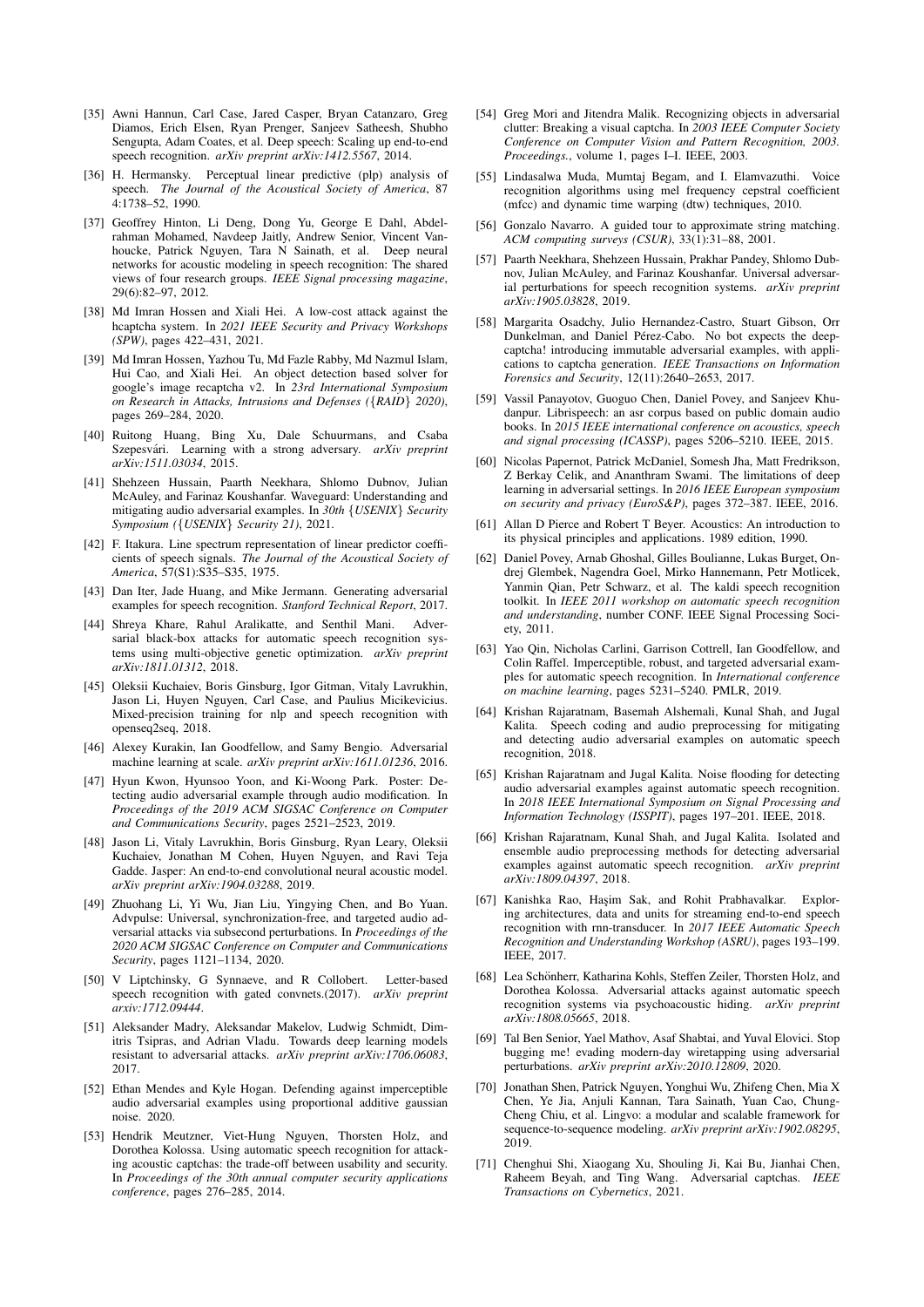- <span id="page-16-4"></span>[72] Suphannee Sivakorn, Iasonas Polakis, and Angelos D Keromytis. I am robot:(deep) learning to break semantic image captchas. In *2016 IEEE European Symposium on Security and Privacy (EuroS&P)*, pages 388–403. IEEE, 2016.
- <span id="page-16-7"></span>[73] Saumya Solanki, Gautam Krishnan, Varshini Sampath, and Jason Polakis. In (cyber) space bots can hear you speak: Breaking audio captchas using ots speech recognition. In *Proceedings of the 10th ACM Workshop on Artificial Intelligence and Security*, pages 69– 80, 2017.
- <span id="page-16-20"></span>[74] Sining Sun, Pengcheng Guo, Lei Xie, and Mei-Yuh Hwang. Adversarial regularization for attention based end-to-end robust speech recognition. *IEEE/ACM Transactions on Audio, Speech, and Language Processing*, 27(11):1826–1838, 2019.
- <span id="page-16-21"></span>[75] Sining Sun, Ching-Feng Yeh, Mari Ostendorf, Mei-Yuh Hwang, and Lei Xie. Training augmentation with adversarial examples for robust speech recognition. *arXiv preprint arXiv:1806.02782*, 2018.
- <span id="page-16-10"></span>[76] Ilya Sutskever, Oriol Vinyals, and Quoc V Le. Sequence to sequence learning with neural networks. In *Advances in neural information processing systems*, pages 3104–3112, 2014.
- <span id="page-16-19"></span>[77] Christian Szegedy, Wojciech Zaremba, Ilya Sutskever, Joan Bruna, Dumitru Erhan, Ian Goodfellow, and Rob Fergus. Intriguing properties of neural networks. *arXiv preprint arXiv:1312.6199*, 2013.
- <span id="page-16-8"></span>[78] Jennifer Tam, Jiri Simsa, Sean Hyde, and Luis V Ahn. Breaking audio captchas. In *Advances in Neural Information Processing Systems*, pages 1625–1632, 2008.
- <span id="page-16-17"></span>[79] Keiichi Tamura, Akitada Omagari, and Shuichi Hashida. Novel defense method against audio adversarial example for speech-totext transcription neural networks. In *2019 IEEE 11th International Workshop on Computational Intelligence and Applications (IWCIA)*, pages 115–120. IEEE, 2019.
- <span id="page-16-14"></span>[80] Rohan Taori, Amog Kamsetty, Brenton Chu, and Nikita Vemuri. Targeted adversarial examples for black box audio systems. In *2019 IEEE Security and Privacy Workshops (SPW)*, pages 15–20. IEEE, 2019.
- <span id="page-16-24"></span>[81] Florian Tramer, Nicholas Carlini, Wieland Brendel, and Aleksander Madry. On adaptive attacks to adversarial example defenses. In H. Larochelle, M. Ranzato, R. Hadsell, M. F. Balcan, and H. Lin, editors, *Advances in Neural Information Processing Systems*, volume 33, pages 1633–1645. Curran Associates, Inc., 2020.
- <span id="page-16-25"></span>[82] Florian Tramèr, Alexey Kurakin, Nicolas Papernot, Ian Goodfellow, Dan Boneh, and Patrick McDaniel. Ensemble adversarial training: Attacks and defenses. *arXiv preprint arXiv:1705.07204*, 2017.
- <span id="page-16-15"></span>[83] Jon Vadillo and Roberto Santana. Universal adversarial examples in speech command classification. *arXiv preprint arXiv:1911.10182*, 2019.
- <span id="page-16-11"></span>[84] Tavish Vaidya, Yuankai Zhang, Micah Sherr, and Clay Shields. Cocaine noodles: exploiting the gap between human and machine speech recognition. In *9th* {*USENIX*} *Workshop on Offensive Technologies (*{*WOOT*} *15)*, 2015.
- <span id="page-16-0"></span>[85] Luis Von Ahn, Manuel Blum, and John Langford. Telling humans and computers apart automatically. *Communications of the ACM*, 47(2):56–60, 2004.
- <span id="page-16-22"></span>[86] Xiong Wang, Sining Sun, Changhao Shan, Jingyong Hou, Lei Xie, Shen Li, and Xin Lei. Adversarial examples for improving end-toend attention-based small-footprint keyword spotting. In *ICASSP 2019-2019 IEEE International Conference on Acoustics, Speech and Signal Processing (ICASSP)*, pages 6366–6370. IEEE, 2019.
- <span id="page-16-5"></span>[87] Haiqin Weng, Binbin Zhao, Shouling Ji, Jianhai Chen, Ting Wang, Qinming He, and Raheem Beyah. Towards understanding the security of modern image captchas and underground captcha-solving services. *Big Data Mining and Analytics*, 2(2):118–144, 2019.
- <span id="page-16-16"></span>[88] Yi Xie, Zhuohang Li, Cong Shi, Jian Liu, Yingying Chen, and Bo Yuan. Enabling fast and universal audio adversarial attack using generative model. *arXiv preprint arXiv:2004.12261*, 2020.
- <span id="page-16-13"></span>[89] Hiromu Yakura and Jun Sakuma. Robust audio adversarial example for a physical attack. *arXiv preprint arXiv:1810.11793*, 2018.
- <span id="page-16-1"></span>[90] Jeff Yan. A simple generic attack on text captchas. 2016.

<span id="page-16-26"></span>

|                       | $\epsilon$ : 250               | $\epsilon$ : 300               | $\epsilon$ : 350               | $\epsilon$ : 350<br>(BPDA)     | $\epsilon$ : 400             |
|-----------------------|--------------------------------|--------------------------------|--------------------------------|--------------------------------|------------------------------|
| Parameters            | steps:<br>40,<br>$\alpha$ : 60 | steps:<br>30.<br>$\alpha$ : 70 | steps:<br>50.<br>$\alpha$ : 40 | steps:<br>50,<br>$\alpha$ : 40 | steps:<br>40,<br>$\alpha:50$ |
| WER $(\%)$            | 111.93                         | 111.53                         | 111.88                         | 94.85                          | 109.90                       |
| <b>SRoA</b><br>$(\%)$ | 0.00                           | 0.00                           | 0.00                           | 0.00                           | 0.00                         |
| <b>SNR</b><br>(dB)    | 17.71                          | 16.51                          | 15.89                          | 15.58                          | 14.87                        |
| $  \delta  _1$        | 219.42                         | 247.06                         | 256.61                         | 271.20                         | 286.76                       |

**TABLE 19:** The selected perturbation budget  $\epsilon$  values and other hyperparameters for the PGD algorithm used in the usability analysis. Adversarial audios were generated and evaluated against the DeepSpeech ASR model.

- [91] Jeff Yan and Ahmad Salah El Ahmad. Breaking visual captchas with naive pattern recognition algorithms. In *Twenty-Third annual computer security applications conference (ACSAC 2007)*, pages 279–291. IEEE, 2007.
- <span id="page-16-2"></span>[92] Jeff Yan and Ahmad Salah El Ahmad. A low-cost attack on a microsoft captcha. In *Proceedings of the 15th ACM conference on Computer and communications security*, pages 543–554, 2008.
- <span id="page-16-9"></span>[93] Zhuolin Yang, Bo Li, Pin-Yu Chen, and Dawn Song. Characterizing audio adversarial examples using temporal dependency. *arXiv preprint arXiv:1809.10875*, 2018.
- <span id="page-16-3"></span>[94] Guixin Ye, Zhanyong Tang, Dingyi Fang, Zhanxing Zhu, Yansong Feng, Pengfei Xu, Xiaojiang Chen, and Zheng Wang. Yet another text captcha solver: A generative adversarial network based approach. In *Proceedings of the 2018 ACM SIGSAC Conference on Computer and Communications Security*, pages 332–348, 2018.
- <span id="page-16-12"></span>[95] Xuejing Yuan, Yuxuan Chen, Yue Zhao, Yunhui Long, Xiaokang Liu, Kai Chen, Shengzhi Zhang, Heqing Huang, Xiaofeng Wang, and Carl A Gunter. Commandersong: A systematic approach for practical adversarial voice recognition. In *27th* {*USENIX*} *Security Symposium (*{*USENIX*} *Security 18)*, pages 49–64, 2018.
- <span id="page-16-18"></span>[96] Jiajie Zhang, Bingsheng Zhang, and Bincheng Zhang. Defending adversarial attacks on cloud-aided automatic speech recognition systems. In *Proceedings of the Seventh International Workshop on Security in Cloud Computing*, pages 23–31, 2019.
- <span id="page-16-6"></span>[97] Bin B Zhu, Jeff Yan, Qiujie Li, Chao Yang, Jia Liu, Ning Xu, Meng Yi, and Kaiwei Cai. Attacks and design of image recognition captchas. In *Proceedings of the 17th ACM conference on Computer and communications security*, pages 187–200, 2010.

### <span id="page-16-23"></span>Appendix A.